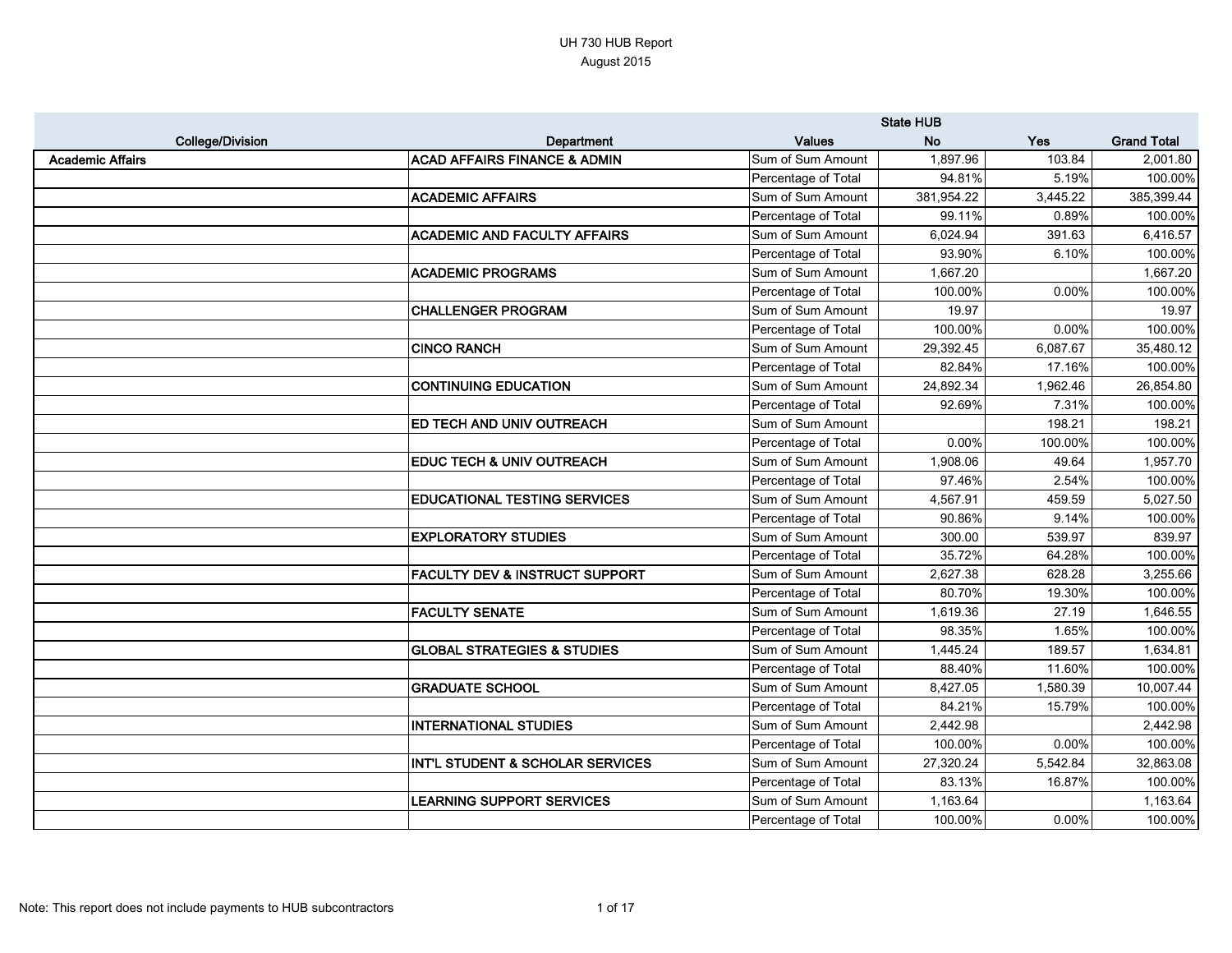|                                      |                                      |                     | <b>State HUB</b> |           |                    |
|--------------------------------------|--------------------------------------|---------------------|------------------|-----------|--------------------|
| <b>College/Division</b>              | Department                           | <b>Values</b>       | <b>No</b>        | Yes       | <b>Grand Total</b> |
| <b>Academic Affairs</b>              | <b>MEASUREMENT AND EVALUATION</b>    | Sum of Sum Amount   | 156.42           |           | 156.42             |
|                                      |                                      | Percentage of Total | 100.00%          | 0.00%     | 100.00%            |
|                                      | <b>ONLINE FUNCTIONAL SUPPORT</b>     | Sum of Sum Amount   | 130.12           |           | 130.12             |
|                                      |                                      | Percentage of Total | 100.00%          | 0.00%     | 100.00%            |
|                                      | <b>POLICY &amp; PLANNING</b>         | Sum of Sum Amount   | 2,516.73         |           | 2,516.73           |
|                                      |                                      | Percentage of Total | 100.00%          | 0.00%     | 100.00%            |
|                                      | <b>STRATEGIC ENROLLMENT PLANNING</b> | Sum of Sum Amount   | 96.51            |           | 96.51              |
|                                      |                                      | Percentage of Total | 100.00%          | 0.00%     | 100.00%            |
|                                      | TRANSFER ADVISING PROGRAM            | Sum of Sum Amount   |                  | 42.63     | 42.63              |
|                                      |                                      | Percentage of Total | 0.00%            | 100.00%   | 100.00%            |
|                                      | <b>UH ENERGY</b>                     | Sum of Sum Amount   | 13,373.05        | 55.58     | 13,428.63          |
|                                      |                                      | Percentage of Total | 99.59%           | 0.41%     | 100.00%            |
|                                      | UH HEALTH                            | Sum of Sum Amount   | 5,419.38         |           | 5,419.38           |
|                                      |                                      | Percentage of Total | 100.00%          | 0.00%     | 100.00%            |
|                                      | UH OFF-CAMPUS SUPPORT                | Sum of Sum Amount   | 2,522.89         | 294.66    | 2,817.55           |
|                                      |                                      | Percentage of Total | 89.54%           | 10.46%    | 100.00%            |
|                                      | <b>UH SUGAR LAND</b>                 | Sum of Sum Amount   | 45,739.45        | 24,859.03 | 70,598.48          |
|                                      |                                      | Percentage of Total | 64.79%           | 35.21%    | 100.00%            |
|                                      | UNDERGRADUATE ACADEMIC AFFAIRS       | Sum of Sum Amount   | 226.44           |           | 226.44             |
|                                      |                                      | Percentage of Total | 100.00%          | 0.00%     | 100.00%            |
|                                      | UNDERGRADUATE STUDENT SUCCESS        | Sum of Sum Amount   | 20,043.14        | 70.69     | 20,113.83          |
|                                      |                                      | Percentage of Total | 99.65%           | 0.35%     | 100.00%            |
|                                      | UNDERGRADUATE STUDENT SUCCESS CTR    | Sum of Sum Amount   | 156.42           |           | 156.42             |
|                                      |                                      | Percentage of Total | 100.00%          | 0.00%     | 100.00%            |
|                                      | <b>WRITING CENTER</b>                | Sum of Sum Amount   | 524.80           | 984.55    | 1,509.35           |
|                                      |                                      | Percentage of Total | 34.77%           | 65.23%    | 100.00%            |
| Academic Affairs Sum of Sum Amount   |                                      |                     | 588,576.29       | 47,513.64 | 636,089.93         |
| Academic Affairs Percentage of Total |                                      |                     | 92.53%           | 7.47%     | 100.00%            |
| <b>Administration and Finance</b>    | <b>ADMINISTRATION &amp; FINANCE</b>  | Sum of Sum Amount   | 22,583.03        | 23,985.87 | 46,568.90          |
|                                      |                                      | Percentage of Total | 48.49%           | 51.51%    | 100.00%            |
|                                      | <b>AUXILIARY SERVICES OPERATIONS</b> | Sum of Sum Amount   | 4,635.33         |           | 4,635.33           |
|                                      |                                      | Percentage of Total | 100.00%          | 0.00%     | 100.00%            |
|                                      | <b>BUDGET</b>                        | Sum of Sum Amount   | 331.21           |           | 331.21             |
|                                      |                                      | Percentage of Total | 100.00%          | 0.00%     | 100.00%            |
|                                      | <b>BUSINESS SERVICES</b>             | Sum of Sum Amount   | 2,330.45         | 50.80     | 2,381.25           |
|                                      |                                      | Percentage of Total | 97.87%           | 2.13%     | 100.00%            |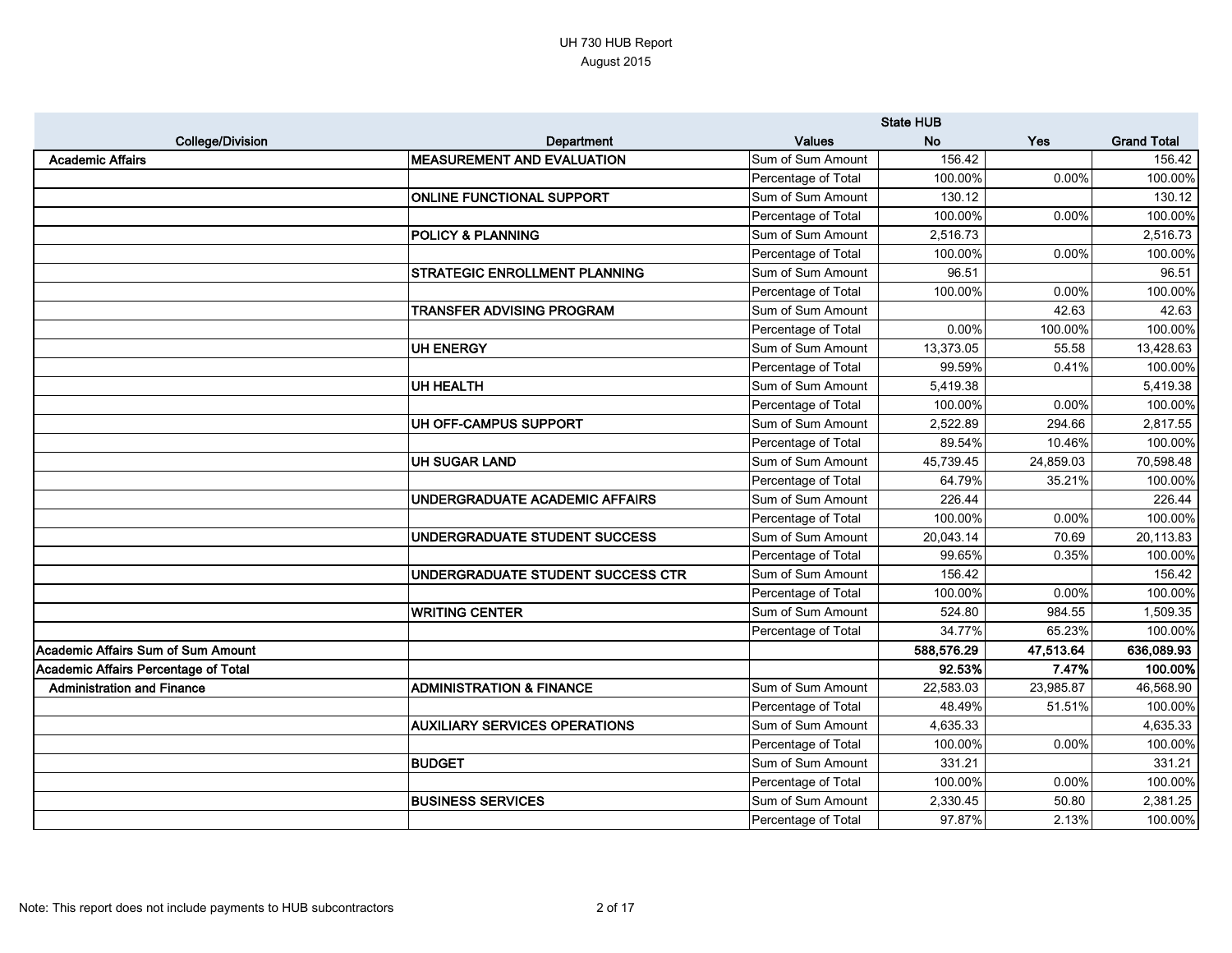|                                   |                                               |                     | <b>State HUB</b> |            |                    |
|-----------------------------------|-----------------------------------------------|---------------------|------------------|------------|--------------------|
| <b>College/Division</b>           | Department                                    | <b>Values</b>       | <b>No</b>        | Yes        | <b>Grand Total</b> |
| <b>Administration and Finance</b> | <b>BUSINESS SERVICES PLANTOPS</b>             | Sum of Sum Amount   | 4,425.54         | 9,372.81   | 13,798.35          |
|                                   |                                               | Percentage of Total | 32.07%           | 67.93%     | 100.00%            |
|                                   | <b>CENTRAL FACILITY SERVICES</b>              | Sum of Sum Amount   | 3,724.62         |            | 3,724.62           |
|                                   |                                               | Percentage of Total | 100.00%          | 0.00%      | 100.00%            |
|                                   | <b>COUGAR CARD</b>                            | Sum of Sum Amount   | 2,673.65         | 5,398.27   | 8,071.92           |
|                                   |                                               | Percentage of Total | 33.12%           | 66.88%     | 100.00%            |
|                                   | <b>DEPT OF PUBLIC SAFETY ADMINIST</b>         | Sum of Sum Amount   | 5,863.52         | 6,251.58   | 12,115.10          |
|                                   |                                               | Percentage of Total | 48.40%           | 51.60%     | 100.00%            |
|                                   | <b>ENTERPRISE SYSTEMS</b>                     | Sum of Sum Amount   | 251,838.19       | 54,610.22  | 306,448.41         |
|                                   |                                               | Percentage of Total | 82.18%           | 17.82%     | 100.00%            |
|                                   | <b>ENV HEALTH &amp; LIFE SAFETY</b>           | Sum of Sum Amount   | 3,051.42         |            | 3,051.42           |
|                                   |                                               | Percentage of Total | 100.00%          | 0.00%      | 100.00%            |
|                                   | <b>FACILITIES MANAGEMENT</b>                  | Sum of Sum Amount   | 50,295.63        | 79,869.77  | 130,165.40         |
|                                   |                                               | Percentage of Total | 38.64%           | 61.36%     | 100.00%            |
|                                   | <b>FACILITIES OPERATION &amp; MAINT</b>       | Sum of Sum Amount   | 15,848.15        | 520.00     | 16,368.15          |
|                                   |                                               | Percentage of Total | 96.82%           | 3.18%      | 100.00%            |
|                                   | <b>FACILITIES PLANNING &amp; CONSTRUCTION</b> | Sum of Sum Amount   | 7,995,868.49     | 818,881.43 | 8,814,749.92       |
|                                   |                                               | Percentage of Total | 90.71%           | 9.29%      | 100.00%            |
|                                   | <b>FINANCE-A&amp;F</b>                        | Sum of Sum Amount   | 959.91           | 1,042.66   | 2,002.57           |
|                                   |                                               | Percentage of Total | 47.93%           | 52.07%     | 100.00%            |
|                                   | <b>FINANCIAL REPORTING</b>                    | Sum of Sum Amount   | 337.98           | 1,155.13   | 1,493.11           |
|                                   |                                               | Percentage of Total | 22.64%           | 77.36%     | 100.00%            |
|                                   | FIRE LIFE SAFETY SERVICES                     | Sum of Sum Amount   | 3,625.00         |            | 3,625.00           |
|                                   |                                               | Percentage of Total | 100.00%          | 0.00%      | 100.00%            |
|                                   | HIGH PERFORMANCE & COMPUTING & NETWK          | Sum of Sum Amount   | 7,827.33         | 2,611.24   | 10,438.57          |
|                                   |                                               | Percentage of Total | 74.98%           | 25.02%     | 100.00%            |
|                                   | <b>HUMAN RESOURCES</b>                        | Sum of Sum Amount   | 49,385.54        | 1,660.68   | 51,046.22          |
|                                   |                                               | Percentage of Total | 96.75%           | 3.25%      | 100.00%            |
|                                   | <b>INST - BUSINESS SERVICES</b>               | Sum of Sum Amount   | 70,000.00        |            | 70,000.00          |
|                                   |                                               | Percentage of Total | 100.00%          | 0.00%      | 100.00%            |
|                                   | <b>INST - FINANCE</b>                         | Sum of Sum Amount   | 83,872.84        |            | 83,872.84          |
|                                   |                                               | Percentage of Total | 100.00%          | 0.00%      | 100.00%            |
|                                   | <b>KUHA RADIO</b>                             | Sum of Sum Amount   | 4,452.71         | 127.20     | 4,579.91           |
|                                   |                                               | Percentage of Total | 97.22%           | 2.78%      | 100.00%            |
|                                   | <b>KUHF RADIO</b>                             | Sum of Sum Amount   | 39,232.97        | 1,272.91   | 40,505.88          |
|                                   |                                               | Percentage of Total | 96.86%           | 3.14%      | 100.00%            |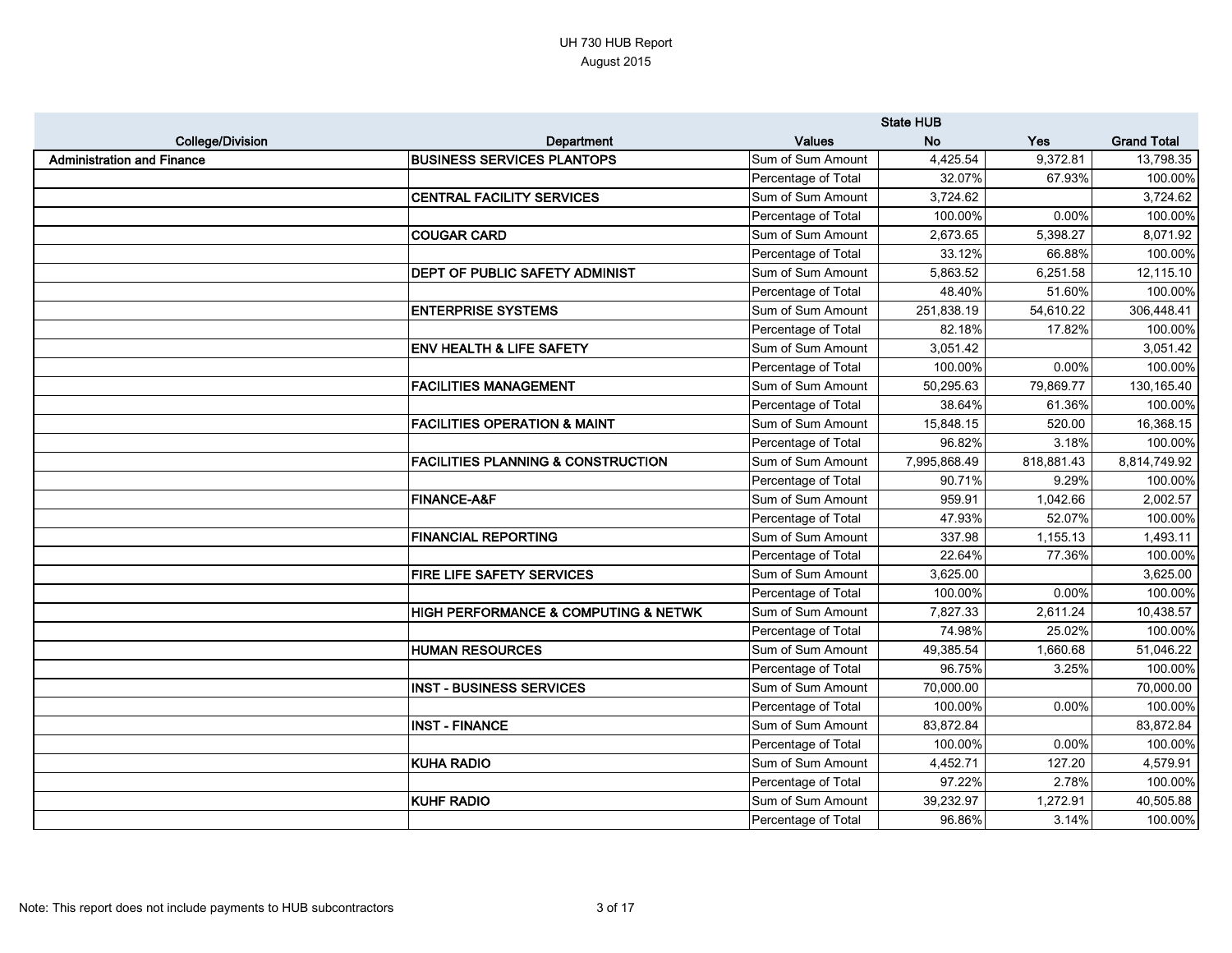|                                   |                                          |                     | <b>State HUB</b> |            |                    |
|-----------------------------------|------------------------------------------|---------------------|------------------|------------|--------------------|
| <b>College/Division</b>           | Department                               | <b>Values</b>       | <b>No</b>        | <b>Yes</b> | <b>Grand Total</b> |
| <b>Administration and Finance</b> | <b>MINOR AND PLANNED PROJECTS</b>        | Sum of Sum Amount   | 367,418.80       | 139,481.50 | 506,900.30         |
|                                   |                                          | Percentage of Total | 72.48%           | 27.52%     | 100.00%            |
|                                   | <b>MINOR IN-HOUSE CONSTRUCTION</b>       | Sum of Sum Amount   | 6,552.00         | 13,558.00  | 20,110.00          |
|                                   |                                          | Percentage of Total | 32.58%           | 67.42%     | 100.00%            |
|                                   | <b>NORTH ZONE CUSTODIAL</b>              | Sum of Sum Amount   | 316.76           |            | 316.76             |
|                                   |                                          | Percentage of Total | 100.00%          | 0.00%      | 100.00%            |
|                                   | PARKING & TRANSPORTATION OPERATIONS      | Sum of Sum Amount   | 229,357.63       | 31,902.88  | 261,260.51         |
|                                   |                                          | Percentage of Total | 87.79%           | 12.21%     | 100.00%            |
|                                   | <b>PHY PLANT-AUTOMOTIVE</b>              | Sum of Sum Amount   | 22,515.20        | 176.00     | 22,691.20          |
|                                   |                                          | Percentage of Total | 99.22%           | 0.78%      | 100.00%            |
|                                   | <b>PHY PLANT-GROUNDS MAINT</b>           | Sum of Sum Amount   | 1,636.82         |            | 1,636.82           |
|                                   |                                          | Percentage of Total | 100.00%          | 0.00%      | 100.00%            |
|                                   | <b>PHY PLANT-SOLID WASTE</b>             | Sum of Sum Amount   | 186.18           |            | 186.18             |
|                                   |                                          | Percentage of Total | 100.00%          | 0.00%      | 100.00%            |
|                                   | <b>PHYSICAL PLANT</b>                    | Sum of Sum Amount   | 164,827.41       | 444,851.87 | 609,679.28         |
|                                   |                                          | Percentage of Total | 27.04%           | 72.96%     | 100.00%            |
|                                   | <b>POLICE</b>                            | Sum of Sum Amount   | 35,986.68        |            | 35,986.68          |
|                                   |                                          | Percentage of Total | 100.00%          | 0.00%      | 100.00%            |
|                                   | <b>POSTAL SERVICES OPERATIONS</b>        | Sum of Sum Amount   | 9,906.37         | 200.00     | 10,106.37          |
|                                   |                                          | Percentage of Total | 98.02%           | 1.98%      | 100.00%            |
|                                   | <b>PRINTING OPERATIONS</b>               | Sum of Sum Amount   | 20,277.43        | 368.66     | 20,646.09          |
|                                   |                                          | Percentage of Total | 98.21%           | 1.79%      | 100.00%            |
|                                   | <b>PUBLIC SAFETY SYSTEMS</b>             | Sum of Sum Amount   | 2,767.74         |            | 2,767.74           |
|                                   |                                          | Percentage of Total | 100.00%          | 0.00%      | 100.00%            |
|                                   | <b>RISK MANAGEMENT</b>                   | Sum of Sum Amount   | 405.58           |            | 405.58             |
|                                   |                                          | Percentage of Total | 100.00%          | 0.00%      | 100.00%            |
|                                   | <b>SERVICE LEVEL AGREEMENT</b>           | Sum of Sum Amount   | 6,265.68         | 294,975.34 | 301,241.02         |
|                                   |                                          | Percentage of Total | 2.08%            | 97.92%     | 100.00%            |
|                                   | <b>STUDENT BUSINESS SERVICES</b>         | Sum of Sum Amount   | 20,621.36        | 1,099.00   | 21,720.36          |
|                                   |                                          | Percentage of Total | 94.94%           | 5.06%      | 100.00%            |
|                                   | <b>TECHNOLOGY SERVICES &amp; SUPPORT</b> | Sum of Sum Amount   | 62,788.59        | 72,029.67  | 134,818.26         |
|                                   |                                          | Percentage of Total | 46.57%           | 53.43%     | 100.00%            |
|                                   | TV PUBLIC BROADCASTING                   | Sum of Sum Amount   | 50,785.06        | 1,145.61   | 51,930.67          |
|                                   |                                          | Percentage of Total | 97.79%           | 2.21%      | 100.00%            |
|                                   | UH SPORTS & ENTERTAINMENT SVC            | Sum of Sum Amount   | 3,072.83         |            | 3,072.83           |
|                                   |                                          | Percentage of Total | 100.00%          | 0.00%      | 100.00%            |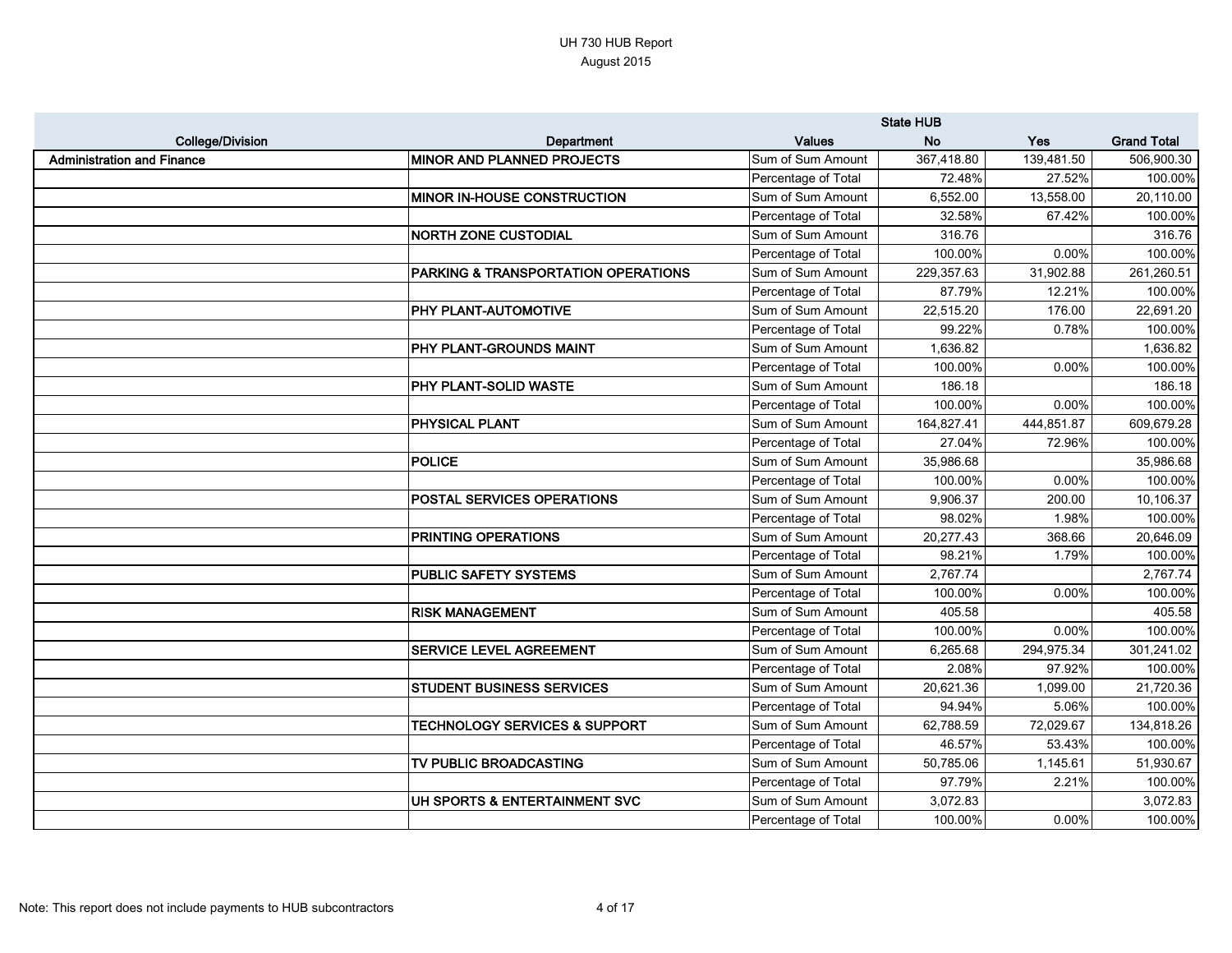|                                                |                                       |                     | <b>State HUB</b> |              |                    |
|------------------------------------------------|---------------------------------------|---------------------|------------------|--------------|--------------------|
| <b>College/Division</b>                        | Department                            | <b>Values</b>       | <b>No</b>        | <b>Yes</b>   | <b>Grand Total</b> |
| <b>Administration and Finance</b>              | <b>UIT SECURITY</b>                   | Sum of Sum Amount   |                  | 2,177.79     | 2,177.79           |
|                                                |                                       | Percentage of Total | 0.00%            | 100.00%      | 100.00%            |
|                                                | UNIV INFORMATION TECH PROJECTS        | Sum of Sum Amount   | 3,350.17         |              | 3,350.17           |
|                                                |                                       | Percentage of Total | 100.00%          | 0.00%        | 100.00%            |
|                                                | UNIV PROPERTY SERVICES OPERATIONS     | Sum of Sum Amount   | 264,281.14       |              | 264,281.14         |
|                                                |                                       | Percentage of Total | 100.00%          | 0.00%        | 100.00%            |
|                                                | UNIVERSITY INFORMATION TECHNOLOGY     | Sum of Sum Amount   | 46,261.06        | 907.54       | 47,168.60          |
|                                                |                                       | Percentage of Total | 98.08%           | 1.92%        | 100.00%            |
| Administration and Finance Sum of Sum Amount   |                                       |                     | 9,942,744.00     | 2,009,684.43 | 11,952,428.43      |
| Administration and Finance Percentage of Total |                                       |                     | 83.19%           | 16.81%       | 100.00%            |
| Architecture                                   | <b>DEAN, ARCHITECTURE</b>             | Sum of Sum Amount   | 22,287.69        | 5,223.77     | 27,511.46          |
|                                                |                                       | Percentage of Total | 81.01%           | 18.99%       | 100.00%            |
| Architecture Sum of Sum Amount                 |                                       |                     | 22,287.69        | 5,223.77     | 27,511.46          |
| <b>Architecture Percentage of Total</b>        |                                       |                     | 81.01%           | 18.99%       | 100.00%            |
| <b>Business Administration</b>                 | <b>ACCOUNTANCY AND TAXATION</b>       | Sum of Sum Amount   | 1,145.37         | 1,173.45     | 2,318.82           |
|                                                |                                       | Percentage of Total | 49.39%           | 50.61%       | 100.00%            |
|                                                | <b>BAUER CAREER SERVICES CTR</b>      | Sum of Sum Amount   | 2,885.39         |              | 2,885.39           |
|                                                |                                       | Percentage of Total | 100.00%          | 0.00%        | 100.00%            |
|                                                | <b>BAUER COMMUNICATIONS</b>           | Sum of Sum Amount   | 10,413.62        |              | 10,413.62          |
|                                                |                                       | Percentage of Total | 100.00%          | 0.00%        | 100.00%            |
|                                                | <b>BAUER DIVISION OF TECHNOLOGY</b>   | Sum of Sum Amount   | 13,862.96        | 66,242.78    | 80,105.74          |
|                                                |                                       | Percentage of Total | 17.31%           | 82.69%       | 100.00%            |
|                                                | <b>BAUER EXTERNAL RELATIONS DEPT</b>  | Sum of Sum Amount   | 107.17           | 780.90       | 888.07             |
|                                                |                                       | Percentage of Total | 12.07%           | 87.93%       | 100.00%            |
|                                                | <b>BAUER MARKETING INITIATIVES</b>    | Sum of Sum Amount   | 4,592.10         |              | 4,592.10           |
|                                                |                                       | Percentage of Total | 100.00%          | 0.00%        | 100.00%            |
|                                                | <b>CTR FOR EXECUTIVE DEVELOPMENT</b>  | Sum of Sum Amount   | 100.76           |              | 100.76             |
|                                                |                                       | Percentage of Total | 100.00%          | 0.00%        | 100.00%            |
|                                                | <b>DEAN'S OFFICE, BAUER COLLEGE</b>   | Sum of Sum Amount   | 222,025.02       | 5,586.59     | 227,611.61         |
|                                                |                                       | Percentage of Total | 97.55%           | 2.45%        | 100.00%            |
|                                                | <b>DECISION AND INFORMATION SCIEN</b> | Sum of Sum Amount   | 766.39           | 660.81       | 1,427.20           |
|                                                |                                       | Percentage of Total | 53.70%           | 46.30%       | 100.00%            |
|                                                | <b>EXECUTIVE DEGREE PROGRAMS</b>      | Sum of Sum Amount   | 87,490.88        | 12,032.90    | 99,523.78          |
|                                                |                                       | Percentage of Total | 87.91%           | 12.09%       | 100.00%            |
|                                                | <b>FINANCE-BAUER COLLEGE</b>          | Sum of Sum Amount   |                  | 3,859.83     | 3,859.83           |
|                                                |                                       | Percentage of Total | $0.00\%$         | 100.00%      | 100.00%            |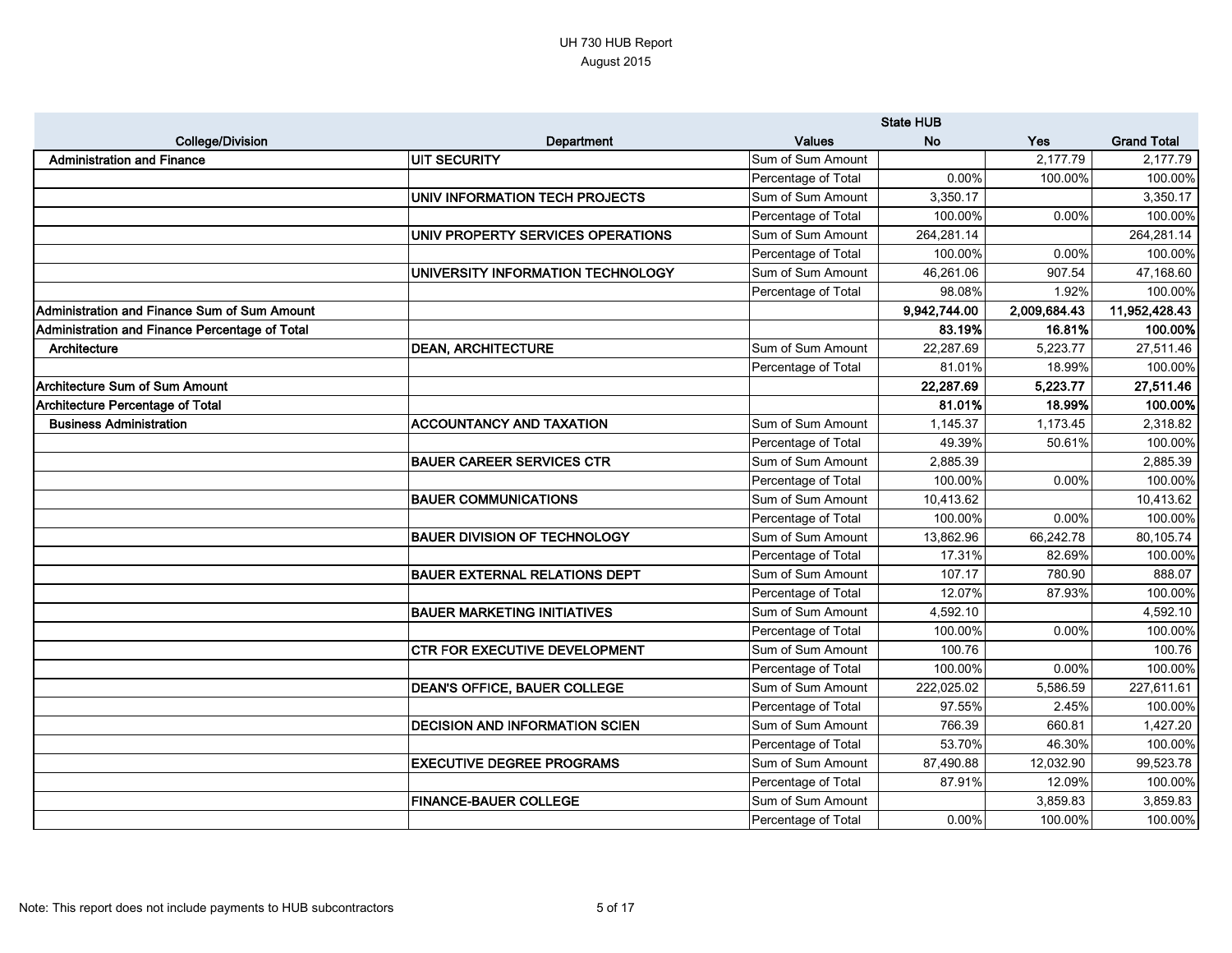|                                                    |                                       |                     | <b>State HUB</b> |            |                    |
|----------------------------------------------------|---------------------------------------|---------------------|------------------|------------|--------------------|
| <b>College/Division</b>                            | <b>Department</b>                     | <b>Values</b>       | <b>No</b>        | <b>Yes</b> | <b>Grand Total</b> |
| <b>Business Administration</b>                     | <b>MANAGEMENT-BAUER COLLEGE</b>       | Sum of Sum Amount   | 4,688.44         | 1,431.76   | 6,120.20           |
|                                                    |                                       | Percentage of Total | 76.61%           | 23.39%     | 100.00%            |
|                                                    | <b>MARKETING-BAUER COLLEGE</b>        | Sum of Sum Amount   | 304.96           | 1,027.06   | 1,332.02           |
|                                                    |                                       | Percentage of Total | 22.89%           | 77.11%     | 100.00%            |
|                                                    | <b>SALES EXCELLENCE INSTITUTE</b>     | Sum of Sum Amount   | 11,765.37        | 4,425.53   | 16,190.90          |
|                                                    |                                       | Percentage of Total | 72.67%           | 27.33%     | 100.00%            |
|                                                    | SMALL BUSINESS DEV CENTER             | Sum of Sum Amount   | 31,462.88        | 46,831.85  | 78,294.73          |
|                                                    |                                       | Percentage of Total | 40.19%           | 59.81%     | 100.00%            |
|                                                    | <b>UNDERGRAD BUSINESS PROG</b>        | Sum of Sum Amount   | 2,138.19         | 2,962.13   | 5,100.32           |
|                                                    |                                       | Percentage of Total | 41.92%           | 58.08%     | 100.00%            |
|                                                    | <b>WOLFF CTR FOR ENTREPRENEURSHIP</b> | Sum of Sum Amount   | 2,461.93         | 197.49     | 2,659.42           |
|                                                    |                                       | Percentage of Total | 92.57%           | 7.43%      | 100.00%            |
| Business Administration Sum of Sum Amount          |                                       |                     | 396,211.43       | 147,213.08 | 543,424.51         |
| <b>Business Administration Percentage of Total</b> |                                       |                     | 72.91%           | 27.09%     | 100.00%            |
| <b>Chancellor/President</b>                        | <b>BASEBALL</b>                       | Sum of Sum Amount   | 58,087.00        |            | 58,087.00          |
|                                                    |                                       | Percentage of Total | 100.00%          | 0.00%      | 100.00%            |
|                                                    | COMMUNITY RELATIONS & INST ACCESS     | Sum of Sum Amount   | 295.67           | 95.86      | 391.53             |
|                                                    |                                       | Percentage of Total | 75.52%           | 24.48%     | 100.00%            |
|                                                    | <b>FOOTBALL</b>                       | Sum of Sum Amount   | 5,284.64         |            | 5,284.64           |
|                                                    |                                       | Percentage of Total | 100.00%          | 0.00%      | 100.00%            |
|                                                    | <b>INTERCOLLEGIATE ATHLETICS</b>      | Sum of Sum Amount   | 202,752.25       | 29,166.95  | 231,919.20         |
|                                                    |                                       | Percentage of Total | 87.42%           | 12.58%     | 100.00%            |
|                                                    | <b>MEN'S BASKETBALL</b>               | Sum of Sum Amount   | 11,026.90        | 107.90     | 11,134.80          |
|                                                    |                                       | Percentage of Total | 99.03%           | 0.97%      | 100.00%            |
|                                                    | <b>OFFICE EQUAL OPPORTUNITY SRVS</b>  | Sum of Sum Amount   | 3,077.83         | 52.14      | 3,129.97           |
|                                                    |                                       | Percentage of Total | 98.33%           | 1.67%      | 100.00%            |
|                                                    | <b>OFFICE OF SPECIAL EVENTS</b>       | Sum of Sum Amount   | 106,764.77       | 851.50     | 107,616.27         |
|                                                    |                                       | Percentage of Total | 99.21%           | 0.79%      | 100.00%            |
|                                                    | <b>PRESIDENT</b>                      | Sum of Sum Amount   | 1,124.57         |            | 1,124.57           |
|                                                    |                                       | Percentage of Total | 100.00%          | $0.00\%$   | 100.00%            |
|                                                    | <b>STAFF COUNCIL</b>                  | Sum of Sum Amount   | 170.52           | 2,225.50   | 2,396.02           |
|                                                    |                                       | Percentage of Total | 7.12%            | 92.88%     | 100.00%            |
|                                                    | <b>WOMEN'S SOFTBALL</b>               | Sum of Sum Amount   | 28,751.14        |            | 28,751.14          |
|                                                    |                                       | Percentage of Total | 100.00%          | $0.00\%$   | 100.00%            |
| Chancellor/President Sum of Sum Amount             |                                       |                     | 417,335.29       | 32,499.85  | 449,835.14         |
| Chancellor/President Percentage of Total           |                                       |                     | 92.78%           | 7.22%      | 100.00%            |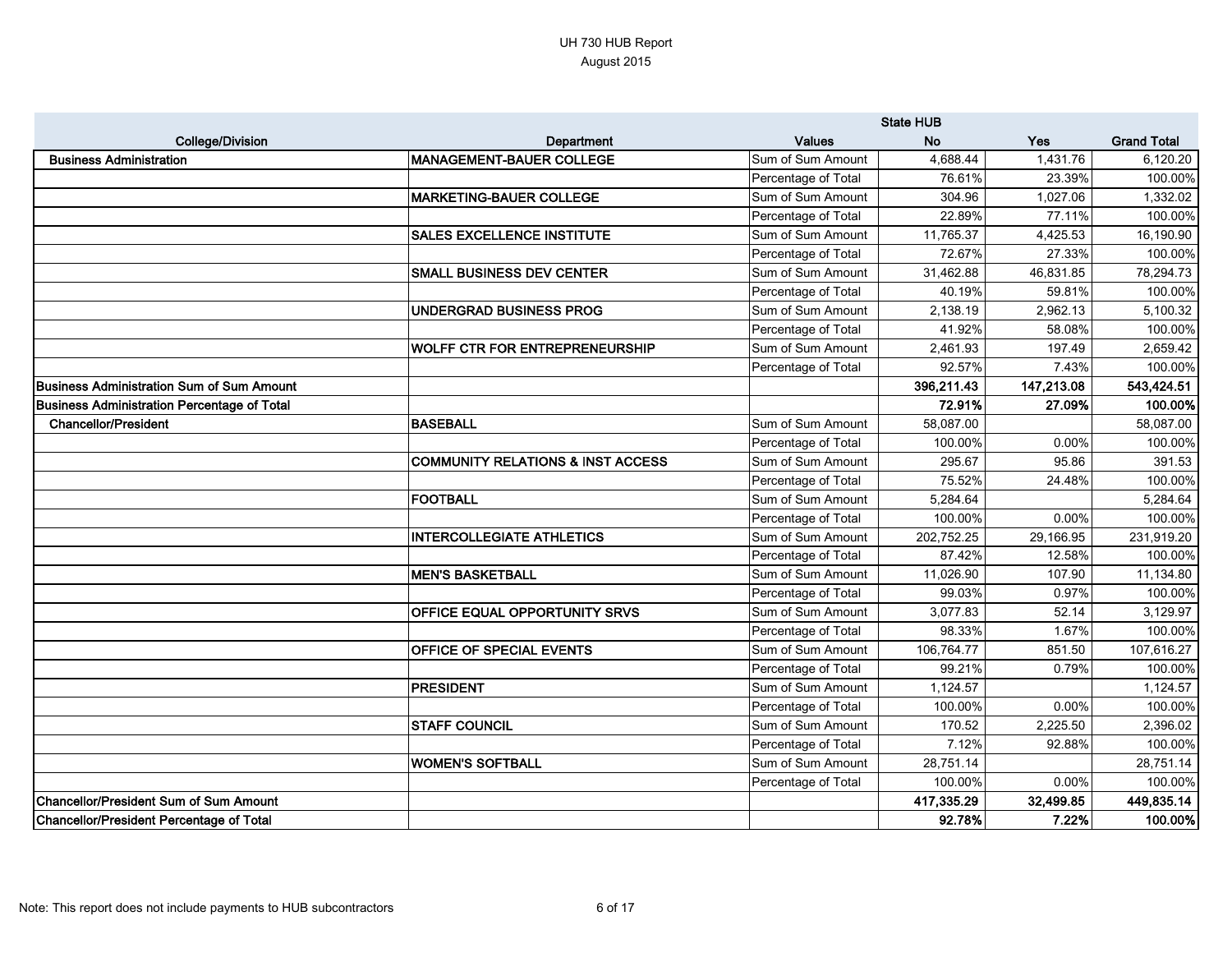|                                      |                                           |                     | <b>State HUB</b> |           |                    |
|--------------------------------------|-------------------------------------------|---------------------|------------------|-----------|--------------------|
| <b>College/Division</b>              | <b>Department</b>                         | <b>Values</b>       | <b>No</b>        | Yes       | <b>Grand Total</b> |
| <b>Education</b>                     | <b>ASIAN AMERICAN STUDIES</b>             | Sum of Sum Amount   | 1,152.93         |           | 1,152.93           |
|                                      |                                           | Percentage of Total | 100.00%          | 0.00%     | 100.00%            |
|                                      | CENTER FOR INFO TECH IN EDUCATION         | Sum of Sum Amount   | 1,710.43         |           | 1,710.43           |
|                                      |                                           | Percentage of Total | 100.00%          | 0.00%     | 100.00%            |
|                                      | <b>CHARTER SCHOOL</b>                     | Sum of Sum Amount   | 2,205.20         | 459.05    | 2,664.25           |
|                                      |                                           | Percentage of Total | 82.77%           | 17.23%    | 100.00%            |
|                                      | <b>CONSISTENCY MGMT &amp; COOP DISCIP</b> | Sum of Sum Amount   | 8,906.72         | 88.73     | 8,995.45           |
|                                      |                                           | Percentage of Total | 99.01%           | 0.99%     | 100.00%            |
|                                      | <b>CURRICULUM AND INSTRUCTION</b>         | Sum of Sum Amount   | 11,588.10        | 950.52    | 12,538.62          |
|                                      |                                           | Percentage of Total | 92.42%           | 7.58%     | 100.00%            |
|                                      | <b>DEAN, EDUCATION</b>                    | Sum of Sum Amount   | 9,545.58         | 15,681.45 | 25,227.03          |
|                                      |                                           | Percentage of Total | 37.84%           | 62.16%    | 100.00%            |
|                                      | <b>ED LEADERSHIP &amp; POLICY STUDIES</b> | Sum of Sum Amount   |                  | 1,899.22  | 1,899.22           |
|                                      |                                           | Percentage of Total | 0.00%            | 100.00%   | 100.00%            |
|                                      | <b>EDUCATIONAL PSYCHOLOGY</b>             | Sum of Sum Amount   | 17,189.76        | 14,710.28 | 31,900.04          |
|                                      |                                           | Percentage of Total | 53.89%           | 46.11%    | 100.00%            |
| <b>Education Sum of Sum Amount</b>   |                                           |                     | 52,298.72        | 33,789.25 | 86,087.97          |
| <b>Education Percentage of Total</b> |                                           |                     | 60.75%           | 39.25%    | 100.00%            |
| Engineering                          | <b>BIOMEDICAL ENGINEERING</b>             | Sum of Sum Amount   | 268,751.20       | 7,671.44  | 276,422.64         |
|                                      |                                           | Percentage of Total | 97.22%           | 2.78%     | 100.00%            |
|                                      | <b>CHEMICAL ENGINEERING</b>               | Sum of Sum Amount   | 90,079.43        | 1,325.98  | 91,405.41          |
|                                      |                                           | Percentage of Total | 98.55%           | 1.45%     | 100.00%            |
|                                      | <b>CIVIL ENGINEERING</b>                  | Sum of Sum Amount   | 178,493.96       | 9,574.90  | 188,068.86         |
|                                      |                                           | Percentage of Total | 94.91%           | 5.09%     | 100.00%            |
|                                      | <b>COMPOSITE ENGR APPLICATIONS CT</b>     | Sum of Sum Amount   | 408.22           |           | 408.22             |
|                                      |                                           | Percentage of Total | 100.00%          | 0.00%     | 100.00%            |
|                                      | <b>CTR FOR INNOVATIVE GROUTING</b>        | Sum of Sum Amount   | 1,953.51         |           | 1,953.51           |
|                                      |                                           | Percentage of Total | 100.00%          | 0.00%     | 100.00%            |
|                                      | <b>DEAN, ENGINEERING</b>                  | Sum of Sum Amount   | 30,774.88        | 1,665.07  | 32,439.95          |
|                                      |                                           | Percentage of Total | 94.87%           | 5.13%     | 100.00%            |
|                                      | <b>ELECTRICAL ENGINEERING</b>             | Sum of Sum Amount   | 257,087.74       | 5,202.71  | 262,290.45         |
|                                      |                                           | Percentage of Total | 98.02%           | 1.98%     | 100.00%            |
|                                      | <b>ENGINEERING SERVICES</b>               | Sum of Sum Amount   | 679.80           |           | 679.80             |
|                                      |                                           | Percentage of Total | 100.00%          | 0.00%     | 100.00%            |
|                                      | <b>INDUSTRIAL ENGINEERING</b>             | Sum of Sum Amount   | 2,414.62         | 405.36    | 2,819.98           |
|                                      |                                           | Percentage of Total | 85.63%           | 14.37%    | 100.00%            |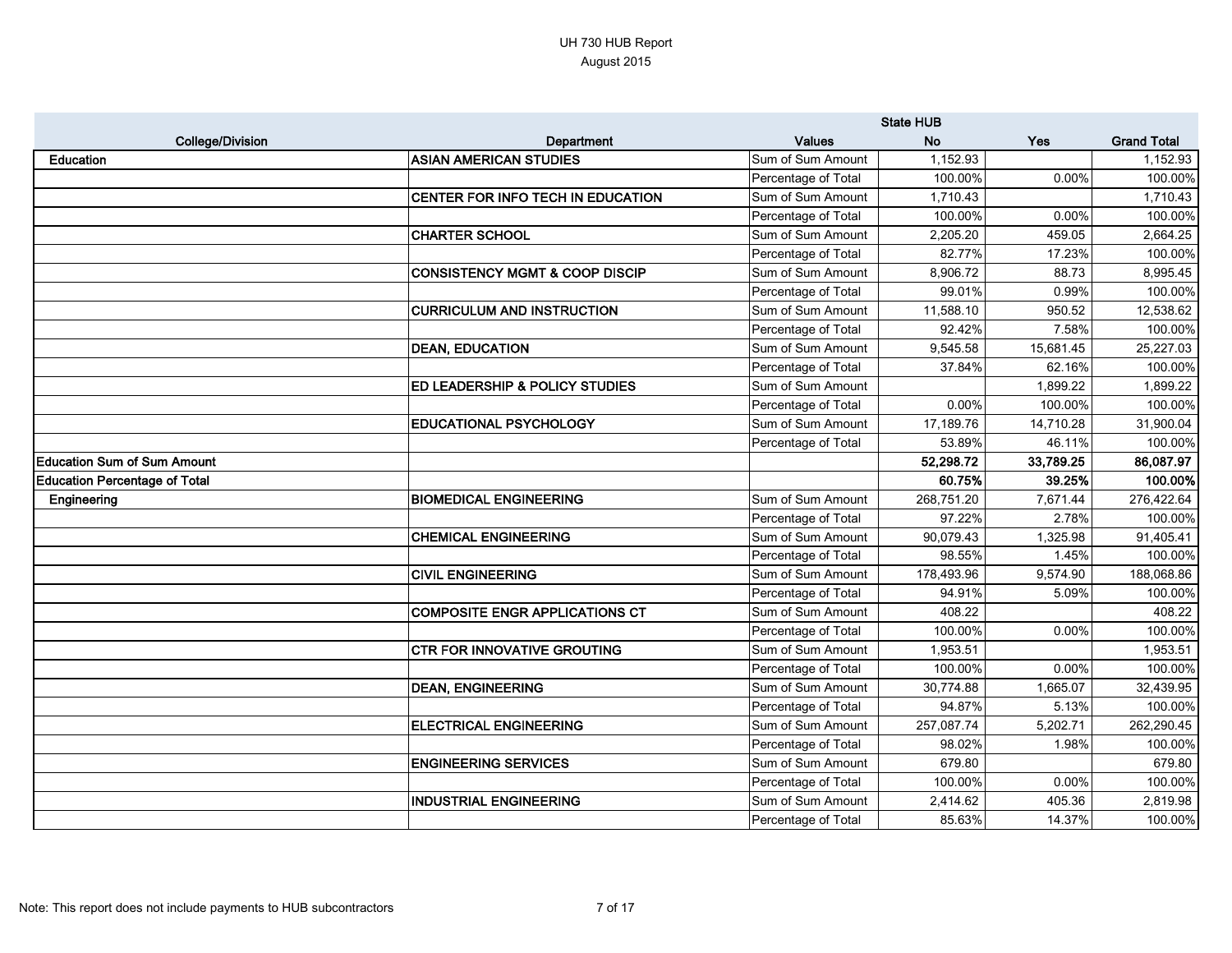|                                                     |                                           |                     | <b>State HUB</b> |           |                    |
|-----------------------------------------------------|-------------------------------------------|---------------------|------------------|-----------|--------------------|
| <b>College/Division</b>                             | Department                                | <b>Values</b>       | <b>No</b>        | Yes       | <b>Grand Total</b> |
| Engineering                                         | IINTEGRATED BIO & NANO SYSTEM             | Sum of Sum Amount   | 2,368.78         | 57.37     | 2,426.15           |
|                                                     |                                           | Percentage of Total | 97.64%           | 2.36%     | 100.00%            |
|                                                     | <b>MECHANICAL ENGINEERING</b>             | Sum of Sum Amount   | 157,550.08       | 6,374.28  | 163,924.36         |
|                                                     |                                           | Percentage of Total | 96.11%           | 3.89%     | 100.00%            |
|                                                     | NATL CTR FOR AIRBORNE LASER MAPPING       | Sum of Sum Amount   | 844.69           |           | 844.69             |
|                                                     |                                           | Percentage of Total | 100.00%          | 0.00%     | 100.00%            |
|                                                     | <b>WIND ENERGY CENTER</b>                 | Sum of Sum Amount   | 137.56           |           | 137.56             |
|                                                     |                                           | Percentage of Total | 100.00%          | 0.00%     | 100.00%            |
| <b>Engineering Sum of Sum Amount</b>                |                                           |                     | 991,544.47       | 32,277.11 | 1,023,821.58       |
| <b>Engineering Percentage of Total</b>              |                                           |                     | 96.85%           | 3.15%     | 100.00%            |
| <b>Graduate College of Social Work</b>              | <b>ADMISSIONS-GCSW</b>                    | Sum of Sum Amount   | 8,905.70         | 2.38      | 8,908.08           |
|                                                     |                                           | Percentage of Total | 99.97%           | 0.03%     | 100.00%            |
|                                                     | <b>ALUMNI, CAREER &amp; DEVELOPMENT</b>   | Sum of Sum Amount   | 214.50           | 41.20     | 255.70             |
|                                                     |                                           | Percentage of Total | 83.89%           | 16.11%    | 100.00%            |
|                                                     | <b>AMERICAN HUMANICS</b>                  | Sum of Sum Amount   | 279.00           | 322.67    | 601.67             |
|                                                     |                                           | Percentage of Total | 46.37%           | 53.63%    | 100.00%            |
|                                                     | <b>CHILD &amp; FAMILY CENTER</b>          | Sum of Sum Amount   | 11,188.37        | 1,189.56  | 12,377.93          |
|                                                     |                                           | Percentage of Total | 90.39%           | 9.61%     | 100.00%            |
|                                                     | <b>CTR DRUG &amp; SOCIAL POLICY RESRC</b> | Sum of Sum Amount   | 210.00           |           | 210.00             |
|                                                     |                                           | Percentage of Total | 100.00%          | 0.00%     | 100.00%            |
|                                                     | <b>DEAN, SOCIAL WORK</b>                  | Sum of Sum Amount   | 4,886.00         | 863.27    | 5,749.27           |
|                                                     |                                           | Percentage of Total | 84.98%           | 15.02%    | 100.00%            |
|                                                     | <b>FIELD OFFICE</b>                       | Sum of Sum Amount   | 279.00           |           | 279.00             |
|                                                     |                                           | Percentage of Total | 100.00%          | 0.00%     | 100.00%            |
|                                                     | <b>GCSW INFORMATION TECHNOLOGY</b>        | Sum of Sum Amount   | 5,012.77         | 1,821.53  | 6,834.30           |
|                                                     |                                           | Percentage of Total | 73.35%           | 26.65%    | 100.00%            |
|                                                     | <b>GCSW STUDENT SERVICES</b>              | Sum of Sum Amount   | 279.00           | 155.25    | 434.25             |
|                                                     |                                           | Percentage of Total | 64.25%           | 35.75%    | 100.00%            |
|                                                     | <b>GULEN INSTITUTE</b>                    | Sum of Sum Amount   | 846.24           |           | 846.24             |
|                                                     |                                           | Percentage of Total | 100.00%          | 0.00%     | 100.00%            |
| Graduate College of Social Work Sum of Sum Amount   |                                           |                     | 32,100.58        | 4,395.86  | 36,496.44          |
| Graduate College of Social Work Percentage of Total |                                           |                     | 87.96%           | 12.04%    | 100.00%            |
| <b>Honors College</b>                               | <b>DEAN, HONORS COLLEGE</b>               | Sum of Sum Amount   | 17,897.03        | 261.50    | 18,158.53          |
|                                                     |                                           | Percentage of Total | 98.56%           | 1.44%     | 100.00%            |
|                                                     | <b>FORENSICS PROGRAM</b>                  | Sum of Sum Amount   | 169.31           |           | 169.31             |
|                                                     |                                           | Percentage of Total | 100.00%          | 0.00%     | 100.00%            |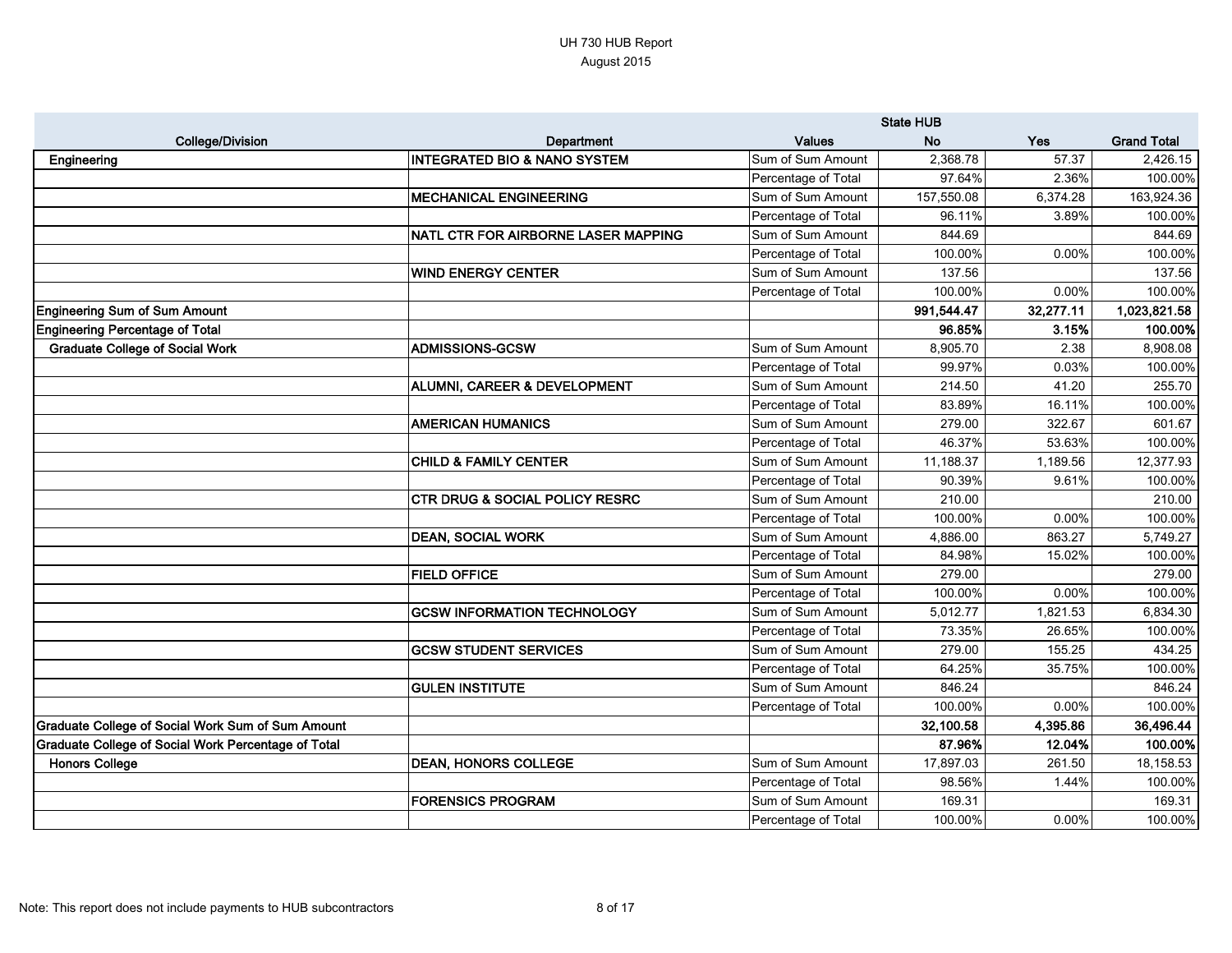|                                                     |                                                |                     | <b>State HUB</b> |            |                    |
|-----------------------------------------------------|------------------------------------------------|---------------------|------------------|------------|--------------------|
| <b>College/Division</b>                             | Department                                     | <b>Values</b>       | <b>No</b>        | <b>Yes</b> | <b>Grand Total</b> |
| Honors College Sum of Sum Amount                    |                                                |                     | 18,066.34        | 261.50     | 18,327.84          |
| Honors College Percentage of Total                  |                                                |                     | 98.57%           | 1.43%      | 100.00%            |
| <b>Hotel and Restaurant Management</b>              | DEAN, HOTEL & RESTAURANT MANAG                 | Sum of Sum Amount   | 6,832.39         |            | 6,832.39           |
|                                                     |                                                | Percentage of Total | 100.00%          | 0.00%      | 100.00%            |
|                                                     | HOTEL AND RESTAURANT MANAGEMENT                | Sum of Sum Amount   | 80,746.08        | 36,451.73  | 117,197.81         |
|                                                     |                                                | Percentage of Total | 68.90%           | 31.10%     | 100.00%            |
| Hotel and Restaurant Management Sum of Sum Amount   |                                                |                     | 87,578.47        | 36,451.73  | 124,030.20         |
| Hotel and Restaurant Management Percentage of Total |                                                |                     | 70.61%           | 29.39%     | 100.00%            |
| <b>Law Center</b>                                   | <b>ASSOCIATE DEAN, LAW</b>                     | Sum of Sum Amount   | 7.50             | 412.61     | 420.11             |
|                                                     |                                                | Percentage of Total | 1.79%            | 98.21%     | 100.00%            |
|                                                     | <b>BLAKELEY INSTITUTE</b>                      | Sum of Sum Amount   | 183.21           | 144.17     | 327.38             |
|                                                     |                                                | Percentage of Total | 55.96%           | 44.04%     | 100.00%            |
|                                                     | <b>BUSINESS SERVICES, LAW</b>                  | Sum of Sum Amount   | 4,311.56         | 1,311.81   | 5,623.37           |
|                                                     |                                                | Percentage of Total | 76.67%           | 23.33%     | 100.00%            |
|                                                     | <b>CAREER SERVICES, LAW</b>                    | Sum of Sum Amount   | 5,279.32         | 479.83     | 5,759.15           |
|                                                     |                                                | Percentage of Total | 91.67%           | 8.33%      | 100.00%            |
|                                                     | <b>CENTER PROGRAMS, LAW</b>                    | Sum of Sum Amount   | 10,675.89        | 156.19     | 10,832.08          |
|                                                     |                                                | Percentage of Total | 98.56%           | 1.44%      | 100.00%            |
|                                                     | <b>DEAN, LAW</b>                               | Sum of Sum Amount   | 3,316.30         | 19,512.15  | 22,828.45          |
|                                                     |                                                | Percentage of Total | 14.53%           | 85.47%     | 100.00%            |
|                                                     | <b>EXTERNAL AFFAIRS, LAW</b>                   | Sum of Sum Amount   | 1,303.20         | 233.52     | 1,536.72           |
|                                                     |                                                | Percentage of Total | 84.80%           | 15.20%     | 100.00%            |
|                                                     | <b>FACILITIES, LAW</b>                         | Sum of Sum Amount   | 6,373.34         | 1,348.03   | 7,721.37           |
|                                                     |                                                | Percentage of Total | 82.54%           | 17.46%     | 100.00%            |
|                                                     | <b>FACULTY SUPPORT LAW</b>                     | Sum of Sum Amount   | 20,779.08        | 3,949.34   | 24,728.42          |
|                                                     |                                                | Percentage of Total | 84.03%           | 15.97%     | 100.00%            |
|                                                     | <b>HEALTH LAW &amp; POLICY INSTITUTE</b>       | Sum of Sum Amount   | 2,414.32         | 674.79     | 3,089.11           |
|                                                     |                                                | Percentage of Total | 78.16%           | 21.84%     | 100.00%            |
|                                                     | <b>INST OF HIGHER EDU &amp; GOVERNANCE LAW</b> | Sum of Sum Amount   | 40.44            | 2,426.18   | 2,466.62           |
|                                                     |                                                | Percentage of Total | 1.64%            | 98.36%     | 100.00%            |
|                                                     | <b>INTELLECTUAL PROP &amp; INFO LAW</b>        | Sum of Sum Amount   |                  | 255.99     | 255.99             |
|                                                     |                                                | Percentage of Total | $0.00\%$         | 100.00%    | 100.00%            |
|                                                     | LAW                                            | Sum of Sum Amount   | 5,720.00         |            | 5,720.00           |
|                                                     |                                                | Percentage of Total | 100.00%          | 0.00%      | 100.00%            |
|                                                     | <b>LAW FOUNDATION</b>                          | Sum of Sum Amount   | 201.90           | 71.45      | 273.35             |
|                                                     |                                                | Percentage of Total | 73.86%           | 26.14%     | 100.00%            |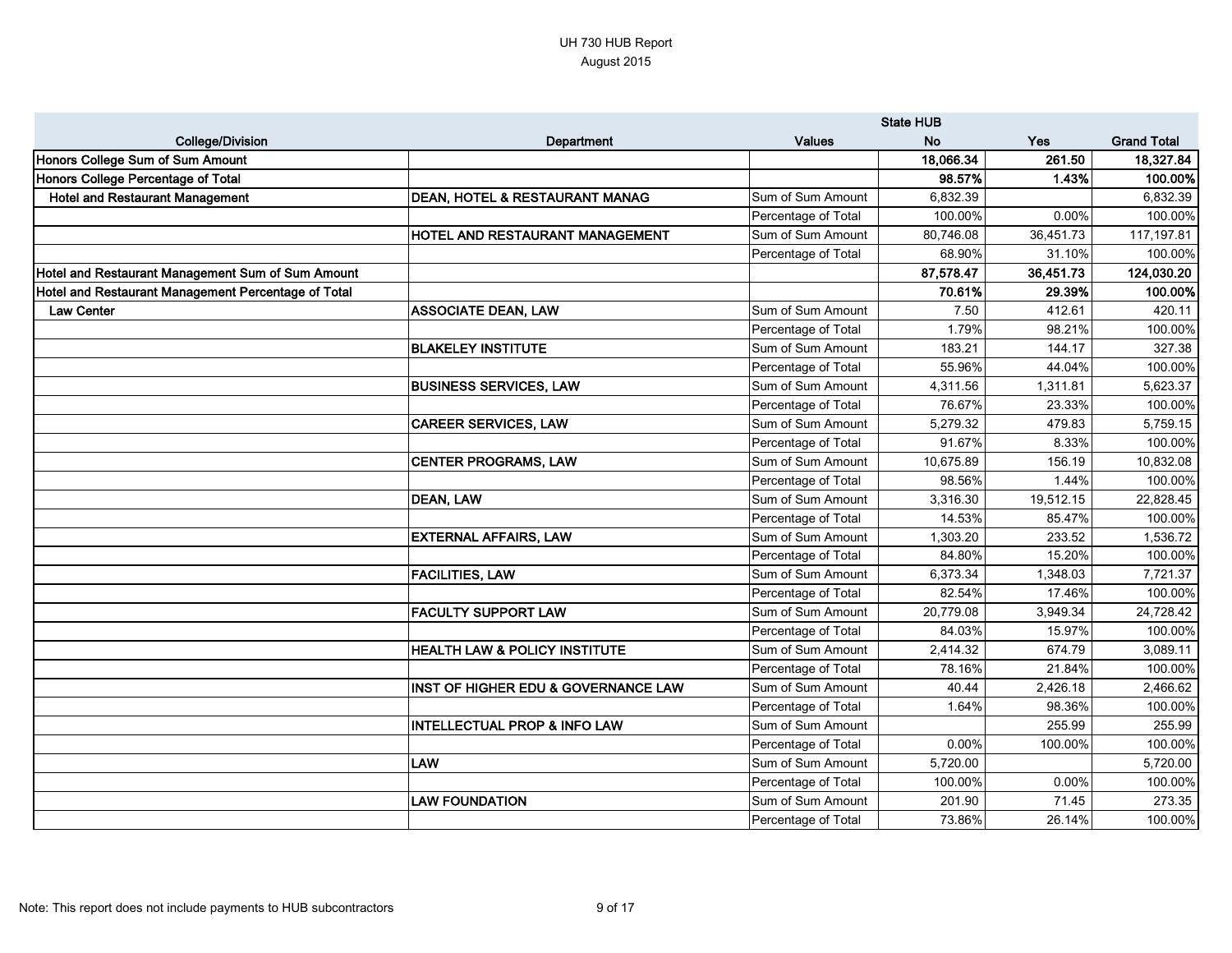|                                         |                                          |                     | <b>State HUB</b> |           |                    |
|-----------------------------------------|------------------------------------------|---------------------|------------------|-----------|--------------------|
| <b>College/Division</b>                 | <b>Department</b>                        | <b>Values</b>       | <b>No</b>        | Yes       | <b>Grand Total</b> |
| <b>Law Center</b>                       | <b>LAW INFORMATION TECHNOLOGY</b>        | Sum of Sum Amount   | 2,535.10         | 2,963.59  | 5,498.69           |
|                                         |                                          | Percentage of Total | 46.10%           | 53.90%    | 100.00%            |
|                                         | <b>LAW LIBRARY</b>                       | Sum of Sum Amount   | 288,675.89       | 559.91    | 289,235.80         |
|                                         |                                          | Percentage of Total | 99.81%           | 0.19%     | 100.00%            |
|                                         | <b>LEGAL AID CLINIC, LAW</b>             | Sum of Sum Amount   | 334.15           | 76.49     | 410.64             |
|                                         |                                          | Percentage of Total | 81.37%           | 18.63%    | 100.00%            |
|                                         | <b>LEGAL RESEARCH &amp; WRITING, LAW</b> | Sum of Sum Amount   | 748.67           | 2,055.62  | 2,804.29           |
|                                         |                                          | Percentage of Total | 26.70%           | 73.30%    | 100.00%            |
|                                         | <b>PUBLIC RELS &amp; MARKETING, LAW</b>  | Sum of Sum Amount   | 5,042.74         |           | 5,042.74           |
|                                         |                                          | Percentage of Total | 100.00%          | 0.00%     | 100.00%            |
|                                         | <b>STUDENT ORGANIZATION, LAW</b>         | Sum of Sum Amount   | 3,900.40         |           | 3,900.40           |
|                                         |                                          | Percentage of Total | 100.00%          | 0.00%     | 100.00%            |
|                                         | <b>STUDENT SERVICES, LAW</b>             | Sum of Sum Amount   | 15,544.26        | 5,807.99  | 21,352.25          |
|                                         |                                          | Percentage of Total | 72.80%           | 27.20%    | 100.00%            |
| Law Center Sum of Sum Amount            |                                          |                     | 377,387.27       | 42,439.66 | 419,826.93         |
| Law Center Percentage of Total          |                                          |                     | 89.89%           | 10.11%    | 100.00%            |
| <b>Liberal Arts and Social Sciences</b> | <b>AEROSPACE STUDIES</b>                 | Sum of Sum Amount   |                  | 3,985.00  | 3,985.00           |
|                                         |                                          | Percentage of Total | 0.00%            | 100.00%   | 100.00%            |
|                                         | <b>AFRICAN-AMERICAN STUDIES</b>          | Sum of Sum Amount   | 174.18           | 352.68    | 526.86             |
|                                         |                                          | Percentage of Total | 33.06%           | 66.94%    | 100.00%            |
|                                         | <b>ART</b>                               | Sum of Sum Amount   | 10,657.07        | 4,654.96  | 15,312.03          |
|                                         |                                          | Percentage of Total | 69.60%           | 30.40%    | 100.00%            |
|                                         | <b>ARTE PUBLICO</b>                      | Sum of Sum Amount   | 17,036.80        |           | 17,036.80          |
|                                         |                                          | Percentage of Total | 100.00%          | 0.00%     | 100.00%            |
|                                         | <b>BAND</b>                              | Sum of Sum Amount   | 4,716.58         | 4,150.00  | 8,866.58           |
|                                         |                                          | Percentage of Total | 53.20%           | 46.80%    | 100.00%            |
|                                         | <b>BLAFFER GALLERY</b>                   | Sum of Sum Amount   | 5,448.25         | 337.50    | 5,785.75           |
|                                         |                                          | Percentage of Total | 94.17%           | 5.83%     | 100.00%            |
|                                         | <b>CENTER FOR PUBLIC HISTORY</b>         | Sum of Sum Amount   |                  | 51.43     | 51.43              |
|                                         |                                          | Percentage of Total | 0.00%            | 100.00%   | 100.00%            |
|                                         | <b>COMMUNICATION</b>                     | Sum of Sum Amount   | 3,758.06         | 632.10    | 4,390.16           |
|                                         |                                          | Percentage of Total | 85.60%           | 14.40%    | 100.00%            |
|                                         | <b>COMMUNICATIONS DISORDERS</b>          | Sum of Sum Amount   | 16,442.80        | 201.87    | 16,644.67          |
|                                         |                                          | Percentage of Total | 98.79%           | 1.21%     | 100.00%            |
|                                         | <b>COMPARATIVE CULTURAL STUDIES</b>      | Sum of Sum Amount   | 3,663.69         |           | 3,663.69           |
|                                         |                                          | Percentage of Total | 100.00%          | 0.00%     | 100.00%            |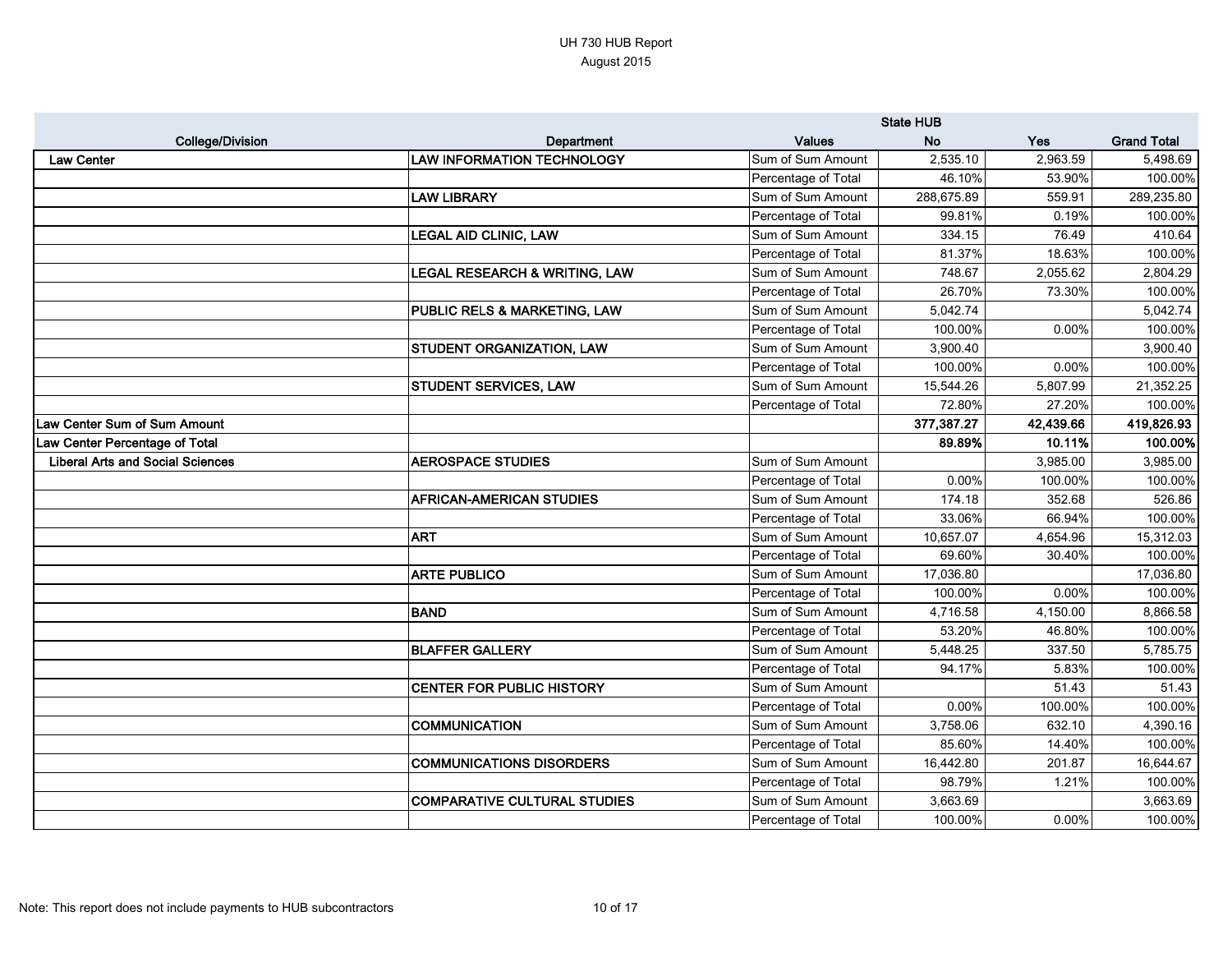|                                         |                                       |                     | <b>State HUB</b> |           |                    |
|-----------------------------------------|---------------------------------------|---------------------|------------------|-----------|--------------------|
| <b>College/Division</b>                 | <b>Department</b>                     | <b>Values</b>       | <b>No</b>        | Yes       | <b>Grand Total</b> |
| <b>Liberal Arts and Social Sciences</b> | <b>CTR NEURO AND BIOMECH RESEARCH</b> | Sum of Sum Amount   | 838.30           |           | 838.30             |
|                                         |                                       | Percentage of Total | 100.00%          | 0.00%     | 100.00%            |
|                                         | <b>CWMCA CENTER FOR THE ARTS</b>      | Sum of Sum Amount   | 4,822.24         |           | 4,822.24           |
|                                         |                                       | Percentage of Total | 100.00%          | 0.00%     | 100.00%            |
|                                         | DEAN, LIBERAL ARTS & SOC SCI          | Sum of Sum Amount   | 12,813.86        | 1,050.98  | 13,864.84          |
|                                         |                                       | Percentage of Total | 92.42%           | 7.58%     | 100.00%            |
|                                         | <b>ECONOMICS</b>                      | Sum of Sum Amount   | 646.90           |           | 646.90             |
|                                         |                                       | Percentage of Total | 100.00%          | 0.00%     | 100.00%            |
|                                         | <b>ENGLISH</b>                        | Sum of Sum Amount   | 38,621.76        | 2,979.58  | 41,601.34          |
|                                         |                                       | Percentage of Total | 92.84%           | 7.16%     | 100.00%            |
|                                         | <b>HEALTH AND HUMAN PERFORMANCE</b>   | Sum of Sum Amount   | 111,937.21       | 470.54    | 112,407.75         |
|                                         |                                       | Percentage of Total | 99.58%           | 0.42%     | 100.00%            |
|                                         | <b>HISPANIC STUDIES</b>               | Sum of Sum Amount   | 44,739.06        | 319.93    | 45,058.99          |
|                                         |                                       | Percentage of Total | 99.29%           | 0.71%     | 100.00%            |
|                                         | <b>HISTORY</b>                        | Sum of Sum Amount   | 12,498.13        | 746.98    | 13,245.11          |
|                                         |                                       | Percentage of Total | 94.36%           | 5.64%     | 100.00%            |
|                                         | <b>HOBBY CENTER FOR PUBLIC POLICY</b> | Sum of Sum Amount   | 5,192.23         | 950.47    | 6,142.70           |
|                                         |                                       | Percentage of Total | 84.53%           | 15.47%    | 100.00%            |
|                                         | <b>MEXICAN-AMERICAN STUDIES</b>       | Sum of Sum Amount   | 3,006.77         |           | 3,006.77           |
|                                         |                                       | Percentage of Total | 100.00%          | 0.00%     | 100.00%            |
|                                         | <b>MILITARY SCIENCE</b>               | Sum of Sum Amount   | 825.96           | 349.15    | 1,175.11           |
|                                         |                                       | Percentage of Total | 70.29%           | 29.71%    | 100.00%            |
|                                         | <b>MODERN AND CLASSICAL LANGUAGES</b> | Sum of Sum Amount   | 7,119.25         | 316.11    | 7,435.36           |
|                                         |                                       | Percentage of Total | 95.75%           | 4.25%     | 100.00%            |
|                                         | <b>MUSIC</b>                          | Sum of Sum Amount   | 31,971.28        | 1,979.61  | 33,950.89          |
|                                         |                                       | Percentage of Total | 94.17%           | 5.83%     | 100.00%            |
|                                         | <b>PHILOSOPHY</b>                     | Sum of Sum Amount   | 894.87           |           | 894.87             |
|                                         |                                       | Percentage of Total | 100.00%          | $0.00\%$  | 100.00%            |
|                                         | <b>POLITICAL SCIENCE</b>              | Sum of Sum Amount   | 557.61           | 906.86    | 1,464.47           |
|                                         |                                       | Percentage of Total | 38.08%           | 61.92%    | 100.00%            |
|                                         | <b>PSYCHOLOGY</b>                     | Sum of Sum Amount   | 53,359.79        | 22,547.09 | 75,906.88          |
|                                         |                                       | Percentage of Total | 70.30%           | 29.70%    | 100.00%            |
|                                         | SOCIOLOGY                             | Sum of Sum Amount   | 5,327.03         | 4,034.40  | 9,361.43           |
|                                         |                                       | Percentage of Total | 56.90%           | 43.10%    | 100.00%            |
|                                         | <b>THEATER</b>                        | Sum of Sum Amount   | 16,277.40        | 338.50    | 16,615.90          |
|                                         |                                       | Percentage of Total | 97.96%           | 2.04%     | 100.00%            |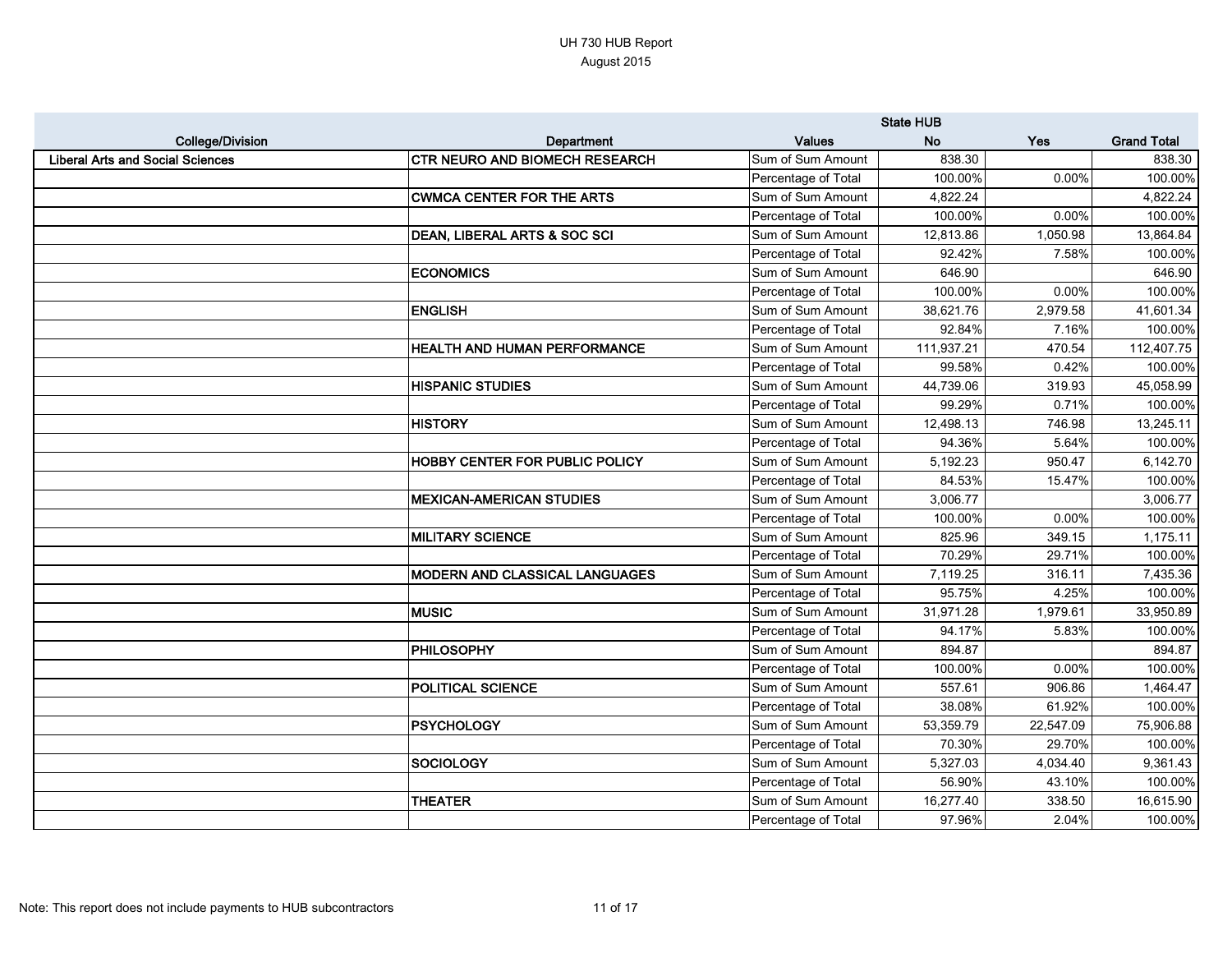|                                                      |                                            |                     | <b>State HUB</b> |           |                    |
|------------------------------------------------------|--------------------------------------------|---------------------|------------------|-----------|--------------------|
| <b>College/Division</b>                              | Department                                 | <b>Values</b>       | <b>No</b>        | Yes       | <b>Grand Total</b> |
| <b>Liberal Arts and Social Sciences</b>              | <b>WOMEN'S STUDIES PROGRAM</b>             | Sum of Sum Amount   | 574.58           | 106.36    | 680.94             |
|                                                      |                                            | Percentage of Total | 84.38%           | 15.62%    | 100.00%            |
| Liberal Arts and Social Sciences Sum of Sum Amount   |                                            |                     | 413,921.66       | 51,462.10 | 465,383.76         |
| Liberal Arts and Social Sciences Percentage of Total |                                            |                     | 88.94%           | 11.06%    | 100.00%            |
| Library                                              | UNIVERSITY LIBRARIES                       | Sum of Sum Amount   | 739,188.81       | 36,808.07 | 775,996.88         |
|                                                      |                                            | Percentage of Total | 95.26%           | 4.74%     | 100.00%            |
| <b>Library Sum of Sum Amount</b>                     |                                            |                     | 739,188.81       | 36,808.07 | 775,996.88         |
| Library Percentage of Total                          |                                            |                     | 95.26%           | 4.74%     | 100.00%            |
| <b>Natural Science and Mathematics</b>               | <b>BIOLOGY &amp; BIOCHEMISTRY</b>          | Sum of Sum Amount   | 75,774.81        | 2,400.12  | 78,174.93          |
|                                                      |                                            | Percentage of Total | 96.93%           | 3.07%     | 100.00%            |
|                                                      | <b>CHEMISTRY</b>                           | Sum of Sum Amount   | 298,181.46       | 1,013.86  | 299,195.32         |
|                                                      |                                            | Percentage of Total | 99.66%           | 0.34%     | 100.00%            |
|                                                      | <b>COMPUTER SCIENCE</b>                    | Sum of Sum Amount   | 27,677.73        | 4,286.77  | 31,964.50          |
|                                                      |                                            | Percentage of Total | 86.59%           | 13.41%    | 100.00%            |
|                                                      | CTR FOR NUCLEAR RECEPTORS & CELL SIGNALING | Sum of Sum Amount   | 74,882.62        | 297.90    | 75,180.52          |
|                                                      |                                            | Percentage of Total | 99.60%           | 0.40%     | 100.00%            |
|                                                      | <b>DEAN, NATURAL SCIENCE &amp; MATHE</b>   | Sum of Sum Amount   | 15,364.86        | 1,559.82  | 16,924.68          |
|                                                      |                                            | Percentage of Total | 90.78%           | 9.22%     | 100.00%            |
|                                                      | <b>EARTH AND ATMOSPHERIC SCIENCES</b>      | Sum of Sum Amount   | 102,795.08       | 953.15    | 103,748.23         |
|                                                      |                                            | Percentage of Total | 99.08%           | 0.92%     | 100.00%            |
|                                                      | INST FOR CLIMATE/ATMOSPHERIC SCIENCE (CAS) | Sum of Sum Amount   | 1,252.13         |           | 1,252.13           |
|                                                      |                                            | Percentage of Total | 100.00%          | 0.00%     | 100.00%            |
|                                                      | <b>MATHEMATICS</b>                         | Sum of Sum Amount   | 18,758.20        | 1,825.22  | 20,583.42          |
|                                                      |                                            | Percentage of Total | 91.13%           | 8.87%     | 100.00%            |
|                                                      | <b>PHYSICS</b>                             | Sum of Sum Amount   | 90,420.18        | 8,057.36  | 98,477.54          |
|                                                      |                                            | Percentage of Total | 91.82%           | 8.18%     | 100.00%            |
| Natural Science and Mathematics Sum of Sum Amount    |                                            |                     | 705,107.07       | 20,394.20 | 725,501.27         |
| Natural Science and Mathematics Percentage of Total  |                                            |                     | 97.19%           | 2.81%     | 100.00%            |
| Optometry                                            | <b>DEAN, OPTOMETRY</b>                     | Sum of Sum Amount   | 150,954.28       | 13,041.19 | 163,995.47         |
|                                                      |                                            | Percentage of Total | 92.05%           | 7.95%     | 100.00%            |
|                                                      | OPT VISION SCIENCES                        | Sum of Sum Amount   | 141,723.69       | 160.55    | 141,884.24         |
|                                                      |                                            | Percentage of Total | 99.89%           | 0.11%     | 100.00%            |
|                                                      | <b>OPTOMETRY CLINIC</b>                    | Sum of Sum Amount   | 432,627.06       | 4,633.38  | 437,260.44         |
|                                                      |                                            | Percentage of Total | 98.94%           | 1.06%     | 100.00%            |
| <b>Optometry Sum of Sum Amount</b>                   |                                            |                     | 725,305.03       | 17,835.12 | 743,140.15         |
| <b>Optometry Percentage of Total</b>                 |                                            |                     | 97.60%           | 2.40%     | 100.00%            |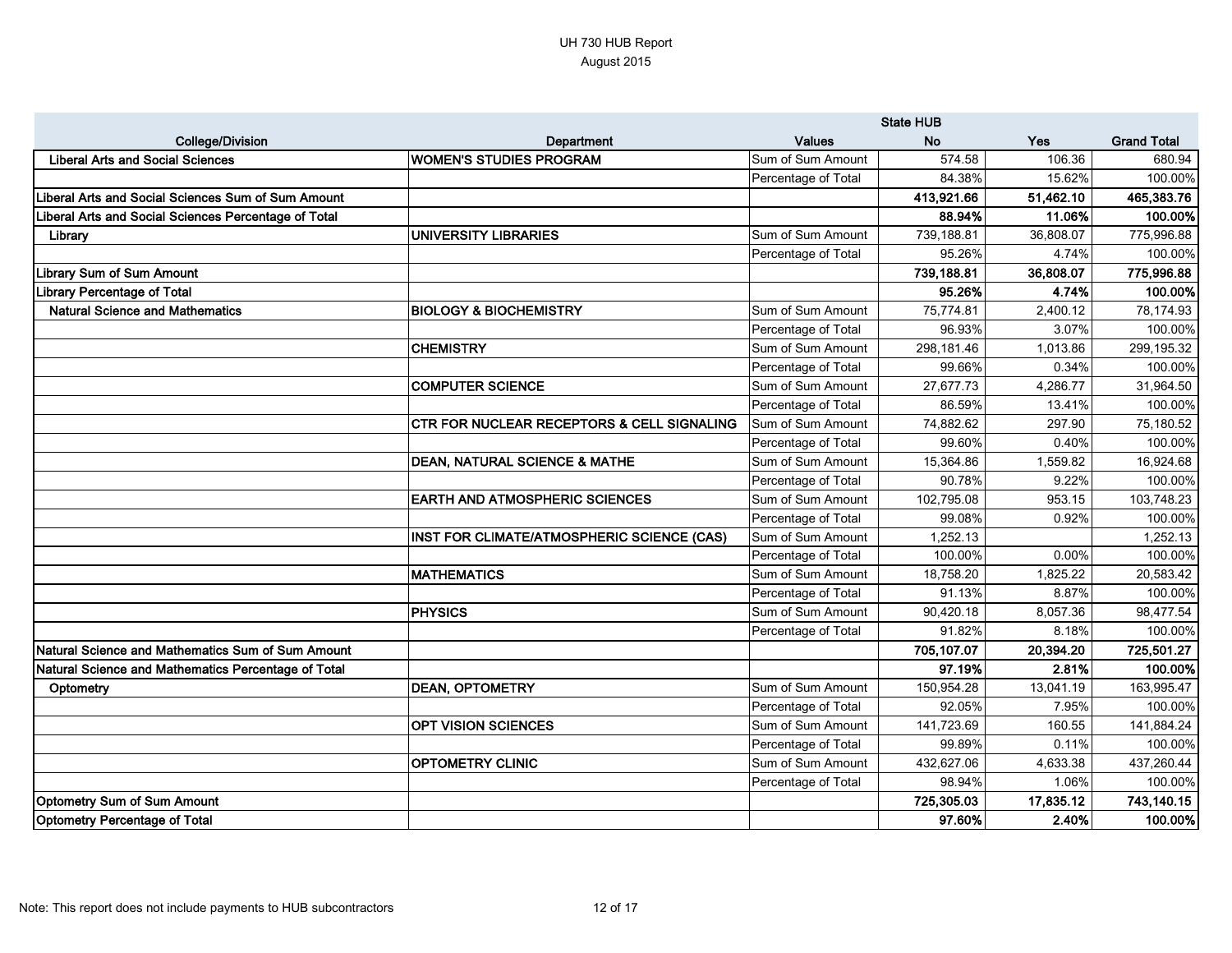|                              |                                                | <b>State HUB</b>    |            |           |                    |
|------------------------------|------------------------------------------------|---------------------|------------|-----------|--------------------|
| <b>College/Division</b>      | Department                                     | <b>Values</b>       | <b>No</b>  | Yes       | <b>Grand Total</b> |
| Pharmacy                     | CLINICAL PHARMACY & ADMINISTRA                 | Sum of Sum Amount   | 61,476.77  | 500.18    | 61,976.95          |
|                              |                                                | Percentage of Total | 99.19%     | 0.81%     | 100.00%            |
|                              | <b>DEAN, PHARMACY</b>                          | Sum of Sum Amount   | 24,960.27  | 3,556.75  | 28,517.02          |
|                              |                                                | Percentage of Total | 87.53%     | 12.47%    | 100.00%            |
|                              | <b>EXPERIENTIAL PROGRAMS</b>                   | Sum of Sum Amount   | 14,400.00  | 156.95    | 14,556.95          |
|                              |                                                | Percentage of Total | 98.92%     | 1.08%     | 100.00%            |
|                              | <b>PHAR HEALTH OUTCOMES &amp; POLICY</b>       | Sum of Sum Amount   | 12,060.00  | 599.14    | 12,659.14          |
|                              |                                                | Percentage of Total | 95.27%     | 4.73%     | 100.00%            |
|                              | PHARMACOLOGICAL & PHARMACEUTIC                 | Sum of Sum Amount   | 53,051.60  | 7,032.07  | 60,083.67          |
|                              |                                                | Percentage of Total | 88.30%     | 11.70%    | 100.00%            |
|                              | <b>STUDENT SERVICES PHARMACY</b>               | Sum of Sum Amount   | 5,257.38   | 1,261.39  | 6,518.77           |
|                              |                                                | Percentage of Total | 80.65%     | 19.35%    | 100.00%            |
| Pharmacy Sum of Sum Amount   |                                                |                     | 171,206.02 | 13,106.48 | 184,312.50         |
| Pharmacy Percentage of Total |                                                |                     | 92.89%     | 7.11%     | 100.00%            |
| Research                     | <b>ANIMAL CARE OPERATIONS</b>                  | Sum of Sum Amount   | 37,558.68  | 13,007.86 | 50,566.54          |
|                              |                                                | Percentage of Total | 74.28%     | 25.72%    | 100.00%            |
|                              | <b>BUSINESS OPERATIONS &amp; IT</b>            | Sum of Sum Amount   | 443.84     |           | 443.84             |
|                              |                                                | Percentage of Total | 100.00%    | 0.00%     | 100.00%            |
|                              | CENTER FOR ADVANCED COMPUTING & DATA SYS       | Sum of Sum Amount   | 2,023.01   | 475.70    | 2,498.71           |
|                              |                                                | Percentage of Total | 80.96%     | 19.04%    | 100.00%            |
|                              | <b>CENTER FOR ADVANCED MATERIALS</b>           | Sum of Sum Amount   | 3,088.19   |           | 3,088.19           |
|                              |                                                | Percentage of Total | 100.00%    | 0.00%     | 100.00%            |
|                              | <b>ENVIRONMENT HEALTH &amp; LIFE SAFETY</b>    | Sum of Sum Amount   | 24,196.70  | 31.40     | 24,228.10          |
|                              |                                                | Percentage of Total | 99.87%     | 0.13%     | 100.00%            |
|                              | <b>GRANT DEVELOPMENT</b>                       | Sum of Sum Amount   | 1,959.70   | 87.16     | 2,046.86           |
|                              |                                                | Percentage of Total | 95.74%     | 4.26%     | 100.00%            |
|                              | <b>GRANTS AND CONTRACTS</b>                    | Sum of Sum Amount   | 3,932.41   | 531.35    | 4,463.76           |
|                              |                                                | Percentage of Total | 88.10%     | 11.90%    | 100.00%            |
|                              | <b>OFFICE OF INTELLECTUAL PROPERTY MGMT</b>    | Sum of Sum Amount   | 106,733.52 | 812.91    | 107,546.43         |
|                              |                                                | Percentage of Total | 99.24%     | 0.76%     | 100.00%            |
|                              | <b>RESEARCH</b>                                | Sum of Sum Amount   | 1,782.88   | 448.87    | 2,231.75           |
|                              |                                                | Percentage of Total | 79.89%     | 20.11%    | 100.00%            |
|                              | <b>RESEARCH INVESTMENT FUND</b>                | Sum of Sum Amount   | 116,059.45 |           | 116,059.45         |
|                              |                                                | Percentage of Total | 100.00%    | 0.00%     | 100.00%            |
|                              | <b>RESEARCH POLICIES/COMPLIANCE/COMMITTEES</b> | Sum of Sum Amount   | 1,714.25   | 68.00     | 1,782.25           |
|                              |                                                | Percentage of Total | 96.18%     | 3.82%     | 100.00%            |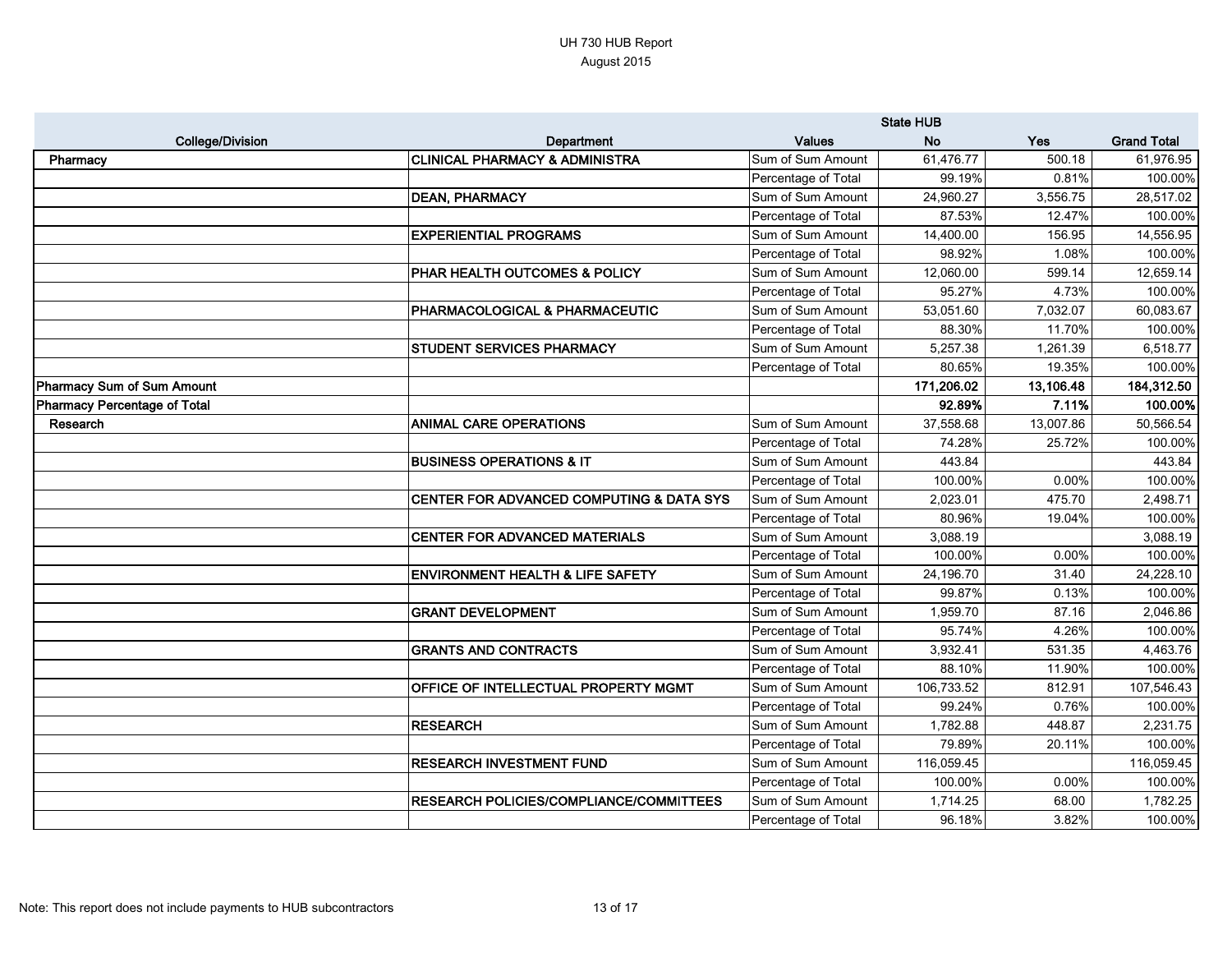|                                     |                                             | <b>State HUB</b>    |            |           |                    |
|-------------------------------------|---------------------------------------------|---------------------|------------|-----------|--------------------|
| <b>College/Division</b>             | Department                                  | <b>Values</b>       | <b>No</b>  | Yes       | <b>Grand Total</b> |
| Research                            | <b>TIMES</b>                                | Sum of Sum Amount   | 17,021.56  | 15,117.25 | 32,138.81          |
|                                     |                                             | Percentage of Total | 52.96%     | 47.04%    | 100.00%            |
|                                     | TX CTR SUPERCONDUCTIVITY AT UH              | Sum of Sum Amount   | 169,277.62 | 1,474.81  | 170,752.43         |
|                                     |                                             | Percentage of Total | 99.14%     | 0.86%     | 100.00%            |
|                                     | TX OBESITY RESEARCH CENTER                  | Sum of Sum Amount   | 40.54      | 258.66    | 299.20             |
|                                     |                                             | Percentage of Total | 13.55%     | 86.45%    | 100.00%            |
|                                     | UH SEQUENCING CORE FACILITY                 | Sum of Sum Amount   | 15,302.29  |           | 15,302.29          |
|                                     |                                             | Percentage of Total | 100.00%    | 0.00%     | 100.00%            |
| <b>Research Sum of Sum Amount</b>   |                                             |                     | 501,134.64 | 32,313.97 | 533,448.61         |
| <b>Research Percentage of Total</b> |                                             |                     | 93.94%     | 6.06%     | 100.00%            |
| <b>Student Affairs</b>              | <b>ADMISSIONS</b>                           | Sum of Sum Amount   | 46,530.85  | 860.00    | 47,390.85          |
|                                     |                                             | Percentage of Total | 98.19%     | 1.81%     | 100.00%            |
|                                     | <b>CAMPUS RECREATION</b>                    | Sum of Sum Amount   | 50,342.25  | 1,446.42  | 51,788.67          |
|                                     |                                             | Percentage of Total | 97.21%     | 2.79%     | 100.00%            |
|                                     | <b>CENTER FOR DIVERSITY &amp; INCLUSION</b> | Sum of Sum Amount   | 10,050.22  | 580.66    | 10,630.88          |
|                                     |                                             | Percentage of Total | 94.54%     | 5.46%     | 100.00%            |
|                                     | <b>CENTER FOR LEADERSHIP &amp; FSL</b>      | Sum of Sum Amount   | 4,047.82   | 1,877.15  | 5,924.97           |
|                                     |                                             | Percentage of Total | 68.32%     | 31.68%    | 100.00%            |
|                                     | <b>CENTER FOR STUDENT INVOLVEMENT</b>       | Sum of Sum Amount   | 78,936.48  | 32,256.85 | 111,193.33         |
|                                     |                                             | Percentage of Total | 70.99%     | 29.01%    | 100.00%            |
|                                     | <b>CENTER FOR STUDENT MEDIA</b>             | Sum of Sum Amount   | 17,509.24  | 3,390.65  | 20,899.89          |
|                                     |                                             | Percentage of Total | 83.78%     | 16.22%    | 100.00%            |
|                                     | CENTER FOR STUDENTS W/DISABILITIES          | Sum of Sum Amount   | 31,354.08  | 5,926.37  | 37,280.45          |
|                                     |                                             | Percentage of Total | 84.10%     | 15.90%    | 100.00%            |
|                                     | <b>CHILDREN'S LEARNING CENTER</b>           | Sum of Sum Amount   | 3,591.80   | 1,192.01  | 4,783.81           |
|                                     |                                             | Percentage of Total | 75.08%     | 24.92%    | 100.00%            |
|                                     | <b>COUNSELING AND PSYCH SVCS</b>            | Sum of Sum Amount   | 1,979.07   | 6,900.56  | 8,879.63           |
|                                     |                                             | Percentage of Total | 22.29%     | 77.71%    | 100.00%            |
|                                     | <b>DEAN OF STUDENTS</b>                     | Sum of Sum Amount   | 11,568.07  | 10,025.54 | 21,593.61          |
|                                     |                                             | Percentage of Total | 53.57%     | 46.43%    | 100.00%            |
|                                     | <b>ENROLLMENT MANAGEMENT SERVICES</b>       | Sum of Sum Amount   | 202.31     | 131.68    | 333.99             |
|                                     |                                             | Percentage of Total | 60.57%     | 39.43%    | 100.00%            |
|                                     | <b>ENROLLMENT MGMT PROD SUPPORT</b>         | Sum of Sum Amount   | 3,003.92   | 1,566.02  | 4,569.94           |
|                                     |                                             | Percentage of Total | 65.73%     | 34.27%    | 100.00%            |
|                                     | <b>LGBT RESOURCE CENTER</b>                 | Sum of Sum Amount   | 4,152.88   | 116.82    | 4,269.70           |
|                                     |                                             | Percentage of Total | 97.26%     | 2.74%     | 100.00%            |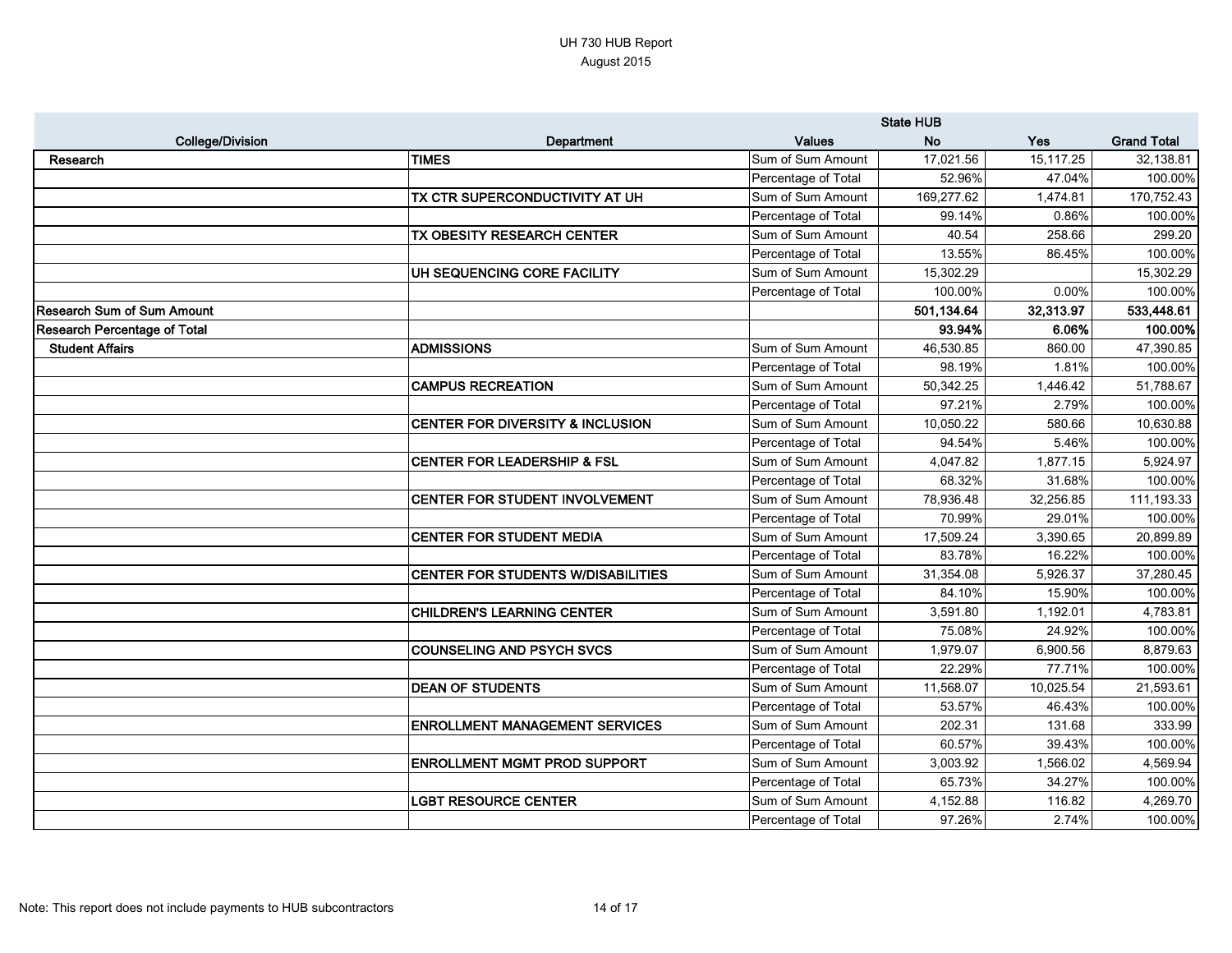|                                            |                                           | <b>State HUB</b>    |            |            |                    |
|--------------------------------------------|-------------------------------------------|---------------------|------------|------------|--------------------|
| <b>College/Division</b>                    | Department                                | <b>Values</b>       | <b>No</b>  | Yes        | <b>Grand Total</b> |
| <b>Student Affairs</b>                     | <b>OFFICE OF THE UNIVERSITY REGISTRAR</b> | Sum of Sum Amount   | 7,989.80   | 2,717.55   | 10,707.35          |
|                                            |                                           | Percentage of Total | 74.62%     | 25.38%     | 100.00%            |
|                                            | <b>RELIGION CENTER</b>                    | Sum of Sum Amount   | 9,386.96   | 161.64     | 9,548.60           |
|                                            |                                           | Percentage of Total | 98.31%     | 1.69%      | 100.00%            |
|                                            | <b>SCHOLARSHIPS AND FINANCIAL AID</b>     | Sum of Sum Amount   | 2,760.30   | 5,192.29   | 7,952.59           |
|                                            |                                           | Percentage of Total | 34.71%     | 65.29%     | 100.00%            |
|                                            | <b>STU COMMUNICATION &amp; MARKETING</b>  | Sum of Sum Amount   | 6,049.81   | 3,770.50   | 9,820.31           |
|                                            |                                           | Percentage of Total | 61.61%     | 38.39%     | 100.00%            |
|                                            | <b>STUDENT AFFAIRS</b>                    | Sum of Sum Amount   | 443.93     | 10,088.68  | 10,532.61          |
|                                            |                                           | Percentage of Total | 4.21%      | 95.79%     | 100.00%            |
|                                            | <b>STUDENT AFFAIRS IT SERVICES</b>        | Sum of Sum Amount   | 19,733.34  | 27,727.94  | 47,461.28          |
|                                            |                                           | Percentage of Total | 41.58%     | 58.42%     | 100.00%            |
|                                            | <b>STUDENT CENTER</b>                     | Sum of Sum Amount   | 42,469.31  | 17,959.38  | 60,428.69          |
|                                            |                                           | Percentage of Total | 70.28%     | 29.72%     | 100.00%            |
|                                            | <b>STUDENT HEALTH CENTER</b>              | Sum of Sum Amount   | 13,716.17  | 7,256.07   | 20,972.24          |
|                                            |                                           | Percentage of Total | 65.40%     | 34.60%     | 100.00%            |
|                                            | STUDENT HOUSING - RESID LIFE (PH)         | Sum of Sum Amount   | 31,703.90  | 4,353.95   | 36,057.85          |
|                                            |                                           | Percentage of Total | 87.93%     | 12.07%     | 100.00%            |
|                                            | UNIVERSITY CAREER SERVICES                | Sum of Sum Amount   | 4,079.93   | 1,201.52   | 5,281.45           |
|                                            |                                           | Percentage of Total | 77.25%     | 22.75%     | 100.00%            |
|                                            | <b>URBAN EXPERIENCE VPSA</b>              | Sum of Sum Amount   | 208.84     | 1,121.65   | 1,330.49           |
|                                            |                                           | Percentage of Total | 15.70%     | 84.30%     | 100.00%            |
|                                            | <b>VETERAN SERVICES</b>                   | Sum of Sum Amount   | 2,566.01   | 2,081.29   | 4,647.30           |
|                                            |                                           | Percentage of Total | 55.22%     | 44.78%     | 100.00%            |
|                                            | <b>WELLNESS CENTER</b>                    | Sum of Sum Amount   | 574.94     | 2,529.52   | 3,104.46           |
|                                            |                                           | Percentage of Total | 18.52%     | 81.48%     | 100.00%            |
|                                            | WOMEN & GENDER RESOURCE CENTER            | Sum of Sum Amount   | 2,627.17   | 1,023.37   | 3,650.54           |
|                                            |                                           | Percentage of Total | 71.97%     | 28.03%     | 100.00%            |
| <b>Student Affairs Sum of Sum Amount</b>   |                                           |                     | 407,579.40 | 153,456.08 | 561,035.48         |
| <b>Student Affairs Percentage of Total</b> |                                           |                     | 72.65%     | 27.35%     | 100.00%            |
| <b>Technology</b>                          | <b>CENTER FOR TECHNOLOGY LITERACY</b>     | Sum of Sum Amount   | 115,644.00 | 289.03     | 115,933.03         |
|                                            |                                           | Percentage of Total | 99.75%     | 0.25%      | 100.00%            |
|                                            | CONSTRUCTION MANAGEMENT                   | Sum of Sum Amount   | 1,051.48   | 628.95     | 1,680.43           |
|                                            |                                           | Percentage of Total | 62.57%     | 37.43%     | 100.00%            |
|                                            | <b>CTR FOR INFO SCRTY, RES &amp; EDU</b>  | Sum of Sum Amount   | 276.55     |            | 276.55             |
|                                            |                                           | Percentage of Total | 100.00%    | 0.00%      | 100.00%            |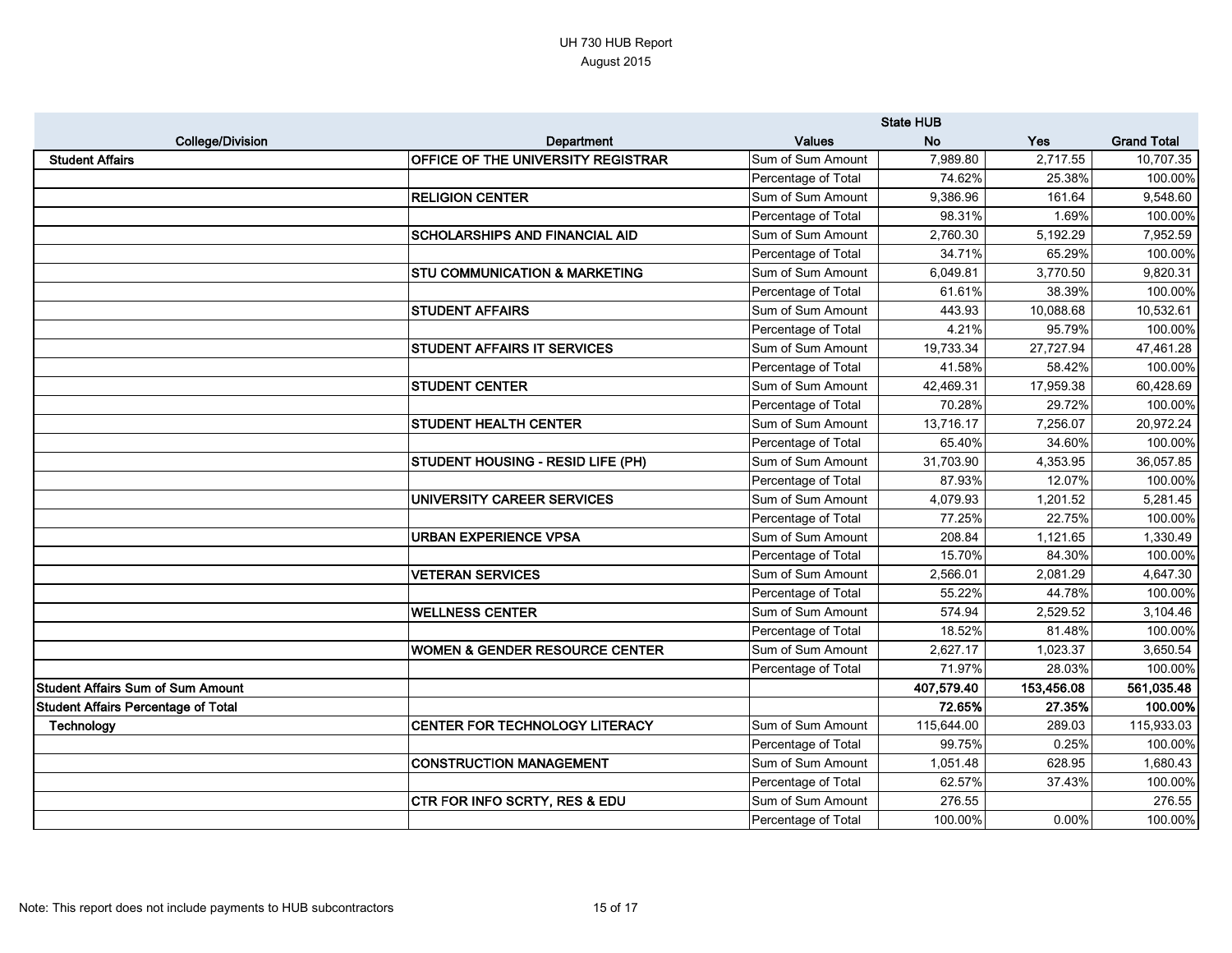|                                                      |                                              | <b>State HUB</b>    |            |            |                    |
|------------------------------------------------------|----------------------------------------------|---------------------|------------|------------|--------------------|
| <b>College/Division</b>                              | Department                                   | <b>Values</b>       | <b>No</b>  | <b>Yes</b> | <b>Grand Total</b> |
| Technology                                           | <b>DEAN, TECHNOLOGY</b>                      | Sum of Sum Amount   | 6,070.88   | 5,895.81   | 11,966.69          |
|                                                      |                                              | Percentage of Total | 50.73%     | 49.27%     | 100.00%            |
|                                                      | <b>ENGINEERING TECHNOLOGY</b>                | Sum of Sum Amount   | 64,939.08  | 6,943.51   | 71,882.59          |
|                                                      |                                              | Percentage of Total | 90.34%     | 9.66%      | 100.00%            |
|                                                      | HUMAN DEVELOP AND CONSUMER SCI               | Sum of Sum Amount   | 14,719.54  | 67.89      | 14,787.43          |
|                                                      |                                              | Percentage of Total | 99.54%     | 0.46%      | 100.00%            |
|                                                      | <b>INFORMATION &amp; LOGISTICS TECH</b>      | Sum of Sum Amount   | 2,466.67   | 153.99     | 2,620.66           |
|                                                      |                                              | Percentage of Total | 94.12%     | 5.88%      | 100.00%            |
|                                                      | TX MANUFACTURING ASSISTANCE CTR (TMAC)       | Sum of Sum Amount   | 229.98     |            | 229.98             |
|                                                      |                                              | Percentage of Total | 100.00%    | 0.00%      | 100.00%            |
| <b>Technology Sum of Sum Amount</b>                  |                                              |                     | 205,398.18 | 13,979.18  | 219,377.36         |
| <b>Technology Percentage of Total</b>                |                                              |                     | 93.63%     | 6.37%      | 100.00%            |
| Univ Marketing, Comm & Media Rel                     | <b>INACTIVE-VP FOR EXTERNAL RELATIONS</b>    | Sum of Sum Amount   | 100.46     |            | 100.46             |
|                                                      |                                              | Percentage of Total | 100.00%    | 0.00%      | 100.00%            |
|                                                      | MARKETING-UNIV MKT, COMM & MEDIA REL         | Sum of Sum Amount   | 114,756.37 | 6,965.44   | 121,721.81         |
|                                                      |                                              | Percentage of Total | 94.28%     | 5.72%      | 100.00%            |
|                                                      | <b>MEDIA RELATIONS</b>                       | Sum of Sum Amount   | 676.50     |            | 676.50             |
|                                                      |                                              | Percentage of Total | 100.00%    | 0.00%      | 100.00%            |
|                                                      | <b>VC/VP UNIV MKTG, COMM &amp; MEDIA REL</b> | Sum of Sum Amount   | 23,110.00  | 1,358.01   | 24,468.01          |
|                                                      |                                              | Percentage of Total | 94.45%     | 5.55%      | 100.00%            |
| Univ Marketing, Comm & Media Rel Sum of Sum Amount   |                                              |                     | 138,643.33 | 8,323.45   | 146,966.78         |
| Univ Marketing, Comm & Media Rel Percentage of Total |                                              |                     | 94.34%     | 5.66%      | 100.00%            |
| <b>University Advancement</b>                        | <b>ADVANCEMENT INFORMATION SVCS</b>          | Sum of Sum Amount   | 5,675.00   |            | 5,675.00           |
|                                                      |                                              | Percentage of Total | 100.00%    | 0.00%      | 100.00%            |
|                                                      | <b>ADVANCEMENT STRATEGIC INITIATIVES</b>     | Sum of Sum Amount   | 311.90     | 4,741.20   | 5,053.10           |
|                                                      |                                              | Percentage of Total | 6.17%      | 93.83%     | 100.00%            |
|                                                      | <b>ALUMNI RELATIONS</b>                      | Sum of Sum Amount   | 2,960.84   | 1,159.87   | 4,120.71           |
|                                                      |                                              | Percentage of Total | 71.85%     | 28.15%     | 100.00%            |
|                                                      | <b>ANNUAL GIVING</b>                         | Sum of Sum Amount   | 165,571.87 | 309.65     | 165,881.52         |
|                                                      |                                              | Percentage of Total | 99.81%     | 0.19%      | 100.00%            |
|                                                      | DEVELOPMENT                                  | Sum of Sum Amount   | 9,449.11   | 9,464.51   | 18,913.62          |
|                                                      |                                              | Percentage of Total | 49.96%     | 50.04%     | 100.00%            |
|                                                      | <b>DONOR &amp; ALUMNI RECORDS</b>            | Sum of Sum Amount   | 20.85      | 71.45      | 92.30              |
|                                                      |                                              | Percentage of Total | 22.59%     | 77.41%     | 100.00%            |
|                                                      | <b>PLANNED GIVING</b>                        | Sum of Sum Amount   | 9,091.62   | 5,706.25   | 14,797.87          |
|                                                      |                                              | Percentage of Total | 61.44%     | 38.56%     | 100.00%            |